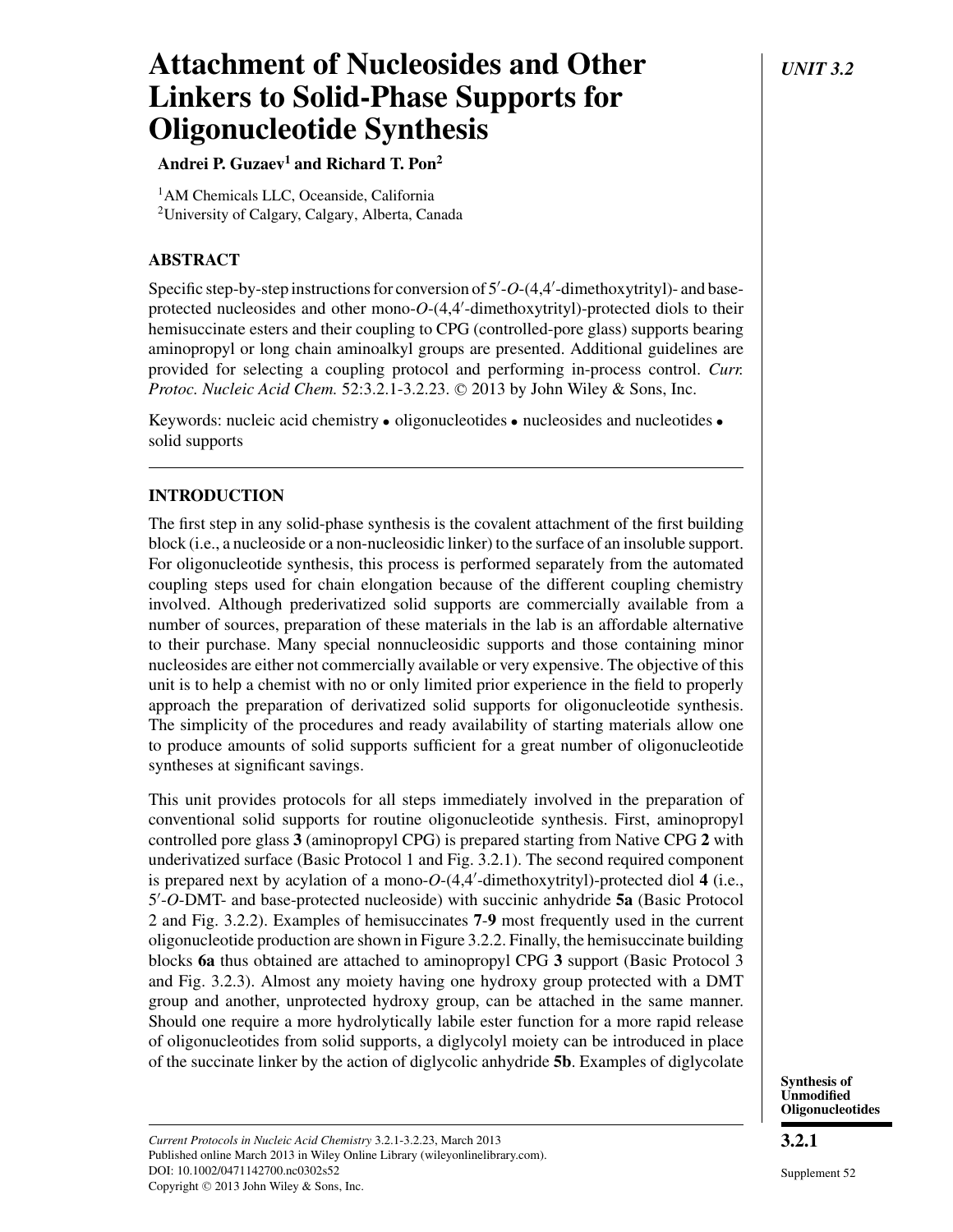hemiesters **10** (Pon and Yu, 1997a) and **11** (Guzaev and Manoharan, 2001) are shown in Figure 3.2.2. The protocol is also not limited to aminopropyl CPG and can be used for the attachment to long-chain alkylamine (LCAA) CPG and macroporous aminomethyl polystyrene with no modifications. The Alternate Protocol describes an expedited version of Basic Protocol 3. Protocols for quantitative determination of the amino and the 4,4'dimethoxytrityl (DMT) groups attached to a support (Support Protocols 1 to 3) and for qualitative monitoring of the presence of the amino groups on the surface (Support Protocol 4) are also included.

The procedures described use only very basic equipment so that they can be conducted virtually in any industrial or academic chemical laboratory without any additional investment in labware. Basic training in synthetic organic chemistry should be sufficient for the proper execution of all protocols.

# **STRATEGIC PLANNING: SELECTING A LINKER ARM AND COUPLING PROTOCOL**

It is important to bear in mind that no single solid support satisfies the requirements of all synthetic applications. It is the intended use of the solid support that determines its properties and features. Prior to embarking on the preparative work, a few basic parameters of the intended application should be considered: the scale of oligonucleotide synthesis, the length of oligonucleotides to be assembled, the linker to be used, and the compatibility of the solid support material and the linker strategy with any nonstandard structural features in the oligonucleotides to be synthesized.

# **The Scale of Oligonucleotide Synthesis Determines the Solid Support Material**

Rigid, macroporous CPG particles described in this unit are readily available in a variety of pore sizes. When selecting the appropriate kind of CPG for the synthesis, it is worth bearing in mind that the pore size and the specific surface area are interdependent variables. The smaller the pore size is, the greater the surface area is and the higher the linker loading can be obtained. Typically, the maximum loading of aminopropyl CPG with moieties comparable to nucleosides in size does not exceed 1.5  $\mu$ mol/m<sup>2</sup>. Thus, the solid supports prepared from CPG 500, 1000, 1500, and 2000  $\AA$  can be loaded to 80 to 90, 50 to 60, 35 to 45, and 20 to 30 μmol/g, respectively, although aiming at the highest permissible loading is not necessarily the best choice. The CPG supports perform best when loaded to less than 90% of their maximum capacity. CPG supports of all pore sizes are quite suitable for a broad range of small-scale syntheses of oligonucleotides (less than 25 μmol). Selected brands of high cross-linked, macroporous polystyrene (MPPS) with a typical loading of 10 to 45 μmol/g perform well in small scale applications, too. On scales of 25 to 100 μmol, high cross-linked, macroporous polystyrene (MPPS) loadable to 200 to 400 μmol/g is a good choice, while the use of CPG 500 and, to a limited extent, of CPG1000 still remains an option. Large scale synthesis (over 100 μmol) is best performed on MPPS.

## **The Length of Oligonucleotides Determines the Pore Size**

The intended length of oligonucleotides will determine the pore size of the solid support matrix. To synthesize oligonucleotides shorter than 50 bases, CPG500  $\AA$  is a good choice, while CPG supports with pore sizes of 1000, 1500, 2000, and 3000 $\AA$  allow the preparation of about 80, 100, 150, and 200-mer oligonucleotides. While enjoying a high loading capacity, most MPPS are capable of supporting the synthesis of oligonucleotides shorter than 40- to 50-mers.

**Attachment of Nucleosides and Other Linkers to Solid-Phase Supports for Oligonucleotide Synthesis**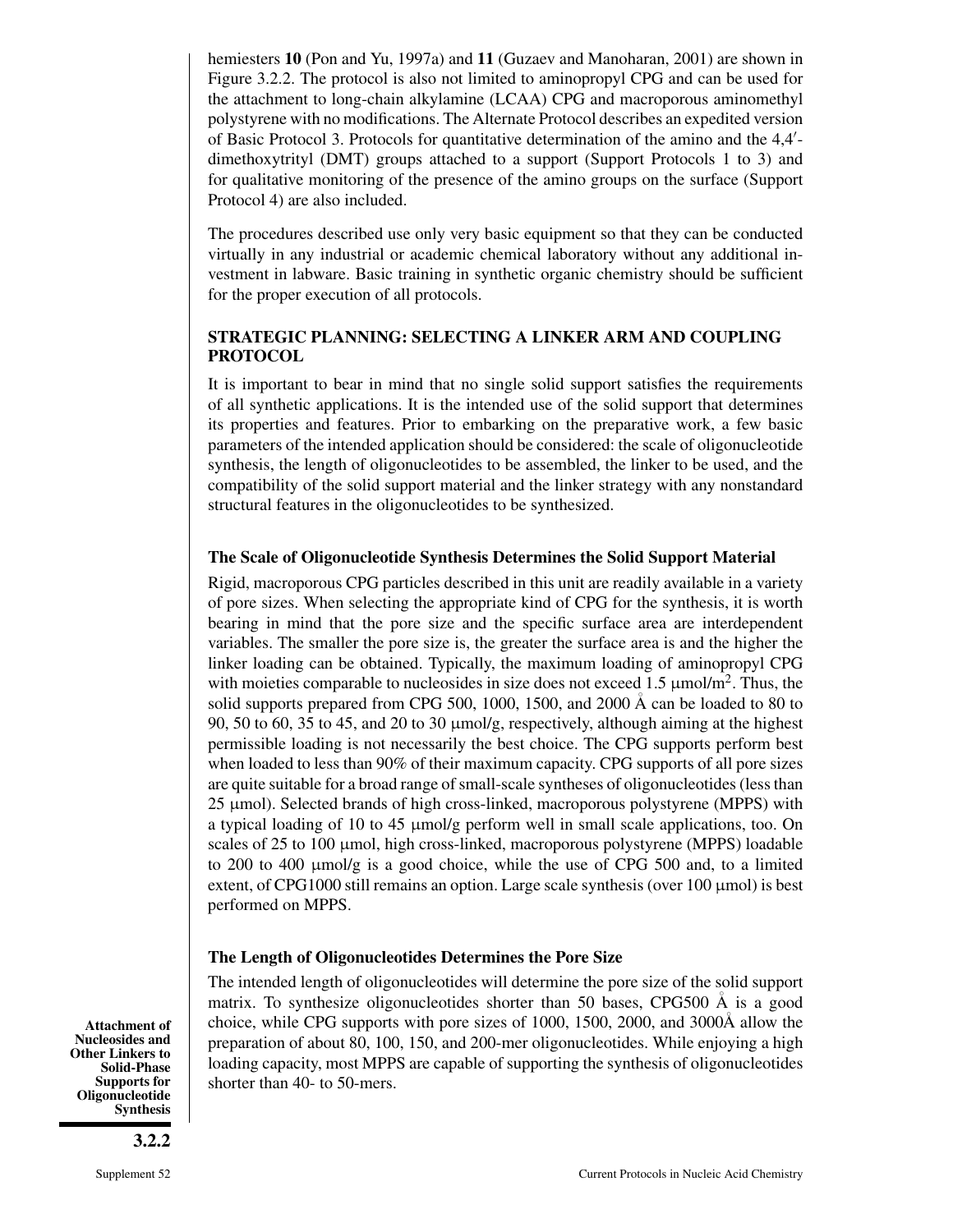# **The Types of Linker Chemistry**

A comprehensive review on the use of linkers in oligonucleotide chemistry is provided in *UNIT 3.01*. Broadly, there are three types of linkers currently used in oligonucleotide synthesis.

# *Universal linkers for high-throughput and large-scale synthesis*

Universal linkers are nonnucleosidic linkers that serve as anchoring sites for the attachment of the first nucleoside phosphoramidite. Upon the completion of the synthesis, the phosphodiester bond joining the universal linker to the 3'-terminal nucleoside is hydrolyzed at the 3'-O-P bond (Guzaev and Manoharan, 2003). This releases the standard, 3'-dephosphorylated oligonucleotide with a free 3'-hydroxy group. As the name suggests, universal linkers can be used for the synthesis of oligonucleotides having any nucleoside at the 3'-terminus. Use of universal solid supports bearing the linker 9 and other highperformance universal linkers is highly recommended for facilities wishing to increase their daily throughput, particularly those operating in the plate format of oligonucleotide synthesis and on large synthetic scale. Although the universal building blocks are poorly available commercially, the sufficient information for their synthesis is available in the public domain. However, the loaded universal solid supports are commercially available from several sources.

# *Nucleosidic linkers for incorporation of rare nucleosides at the 3***-** *-end*

Nucleosidic linkers **7** and the respective solid supports dominated oligonucleotide synthesis until about 10 years ago. They are still used, although to a lesser extent. One case where nucleosidic solid supports still prevail over the universal supports is the synthesis of base-labile oligonucleotides (phosphotriester and methylphosphonate analogs or those incorporating base-labile nucleoside residues). Linker arms more labile than succinyl (diglycolyl linker **10** and Q-linker) are particularly useful for these applications (Pon and Yu, 1997a). Also, oligonucleotides where the 3'-terminal nucleoside is a rare, expensive, or novel nucleoside analog are best synthesized on the respective nucleosidic solid support. Indeed, it is more economical to attach a nucleoside to the solid phase than to use it as a phosphoramidite in a large excess.

# **Specialty linkers for 3'-derivatized oligonucleotides**

Specialty linkers form a large and diverse group of linkers that do not belong to universal or nucleosidic linkers. The solid supports with specialty linkers attached are used to synthesize oligonucleotides with a modified 3'-terminus: 3'-phosphate (linker 11), amino, or mercapto functional group, a fluorescent label or quencher, cholesterol, or any other hydrophobic residue to name a few.

# **The Nonstandard Features: Impact on the Properties of Oligonucleotides**

When the incorporation of nonstandard building blocks in oligonucleotides is planned, the compatibility of the solid support to be used with the final deprotection strategy and the properties of the product deserve special consideration. For instance, a nucleoside analog or a dye might be of limited stability under the standard basic conditions of deprotection. Its use will require a linker cleavable under mild basic conditions or even under UVirradiation. A building block might occupy too large a space to be accommodated even by wide-porous CPG without using an additional spacer arm. In this case, the use of LCAA CPG is highly recommended. A highly hydrophobic building block might prevent the elution of an oligonucleotide conjugate from polystyrene solid supports, but the synthesis may be quite successful on CPG supports. This by no means inclusive list of examples demonstrates the possible complications in the preparation of nonstandard oligonucleotides. While no single protocol can account for all scenarios, prediction and overcoming of synthetic complications remains the challenge to be met by a skillful researcher.

**Synthesis of Unmodified Oligonucleotides**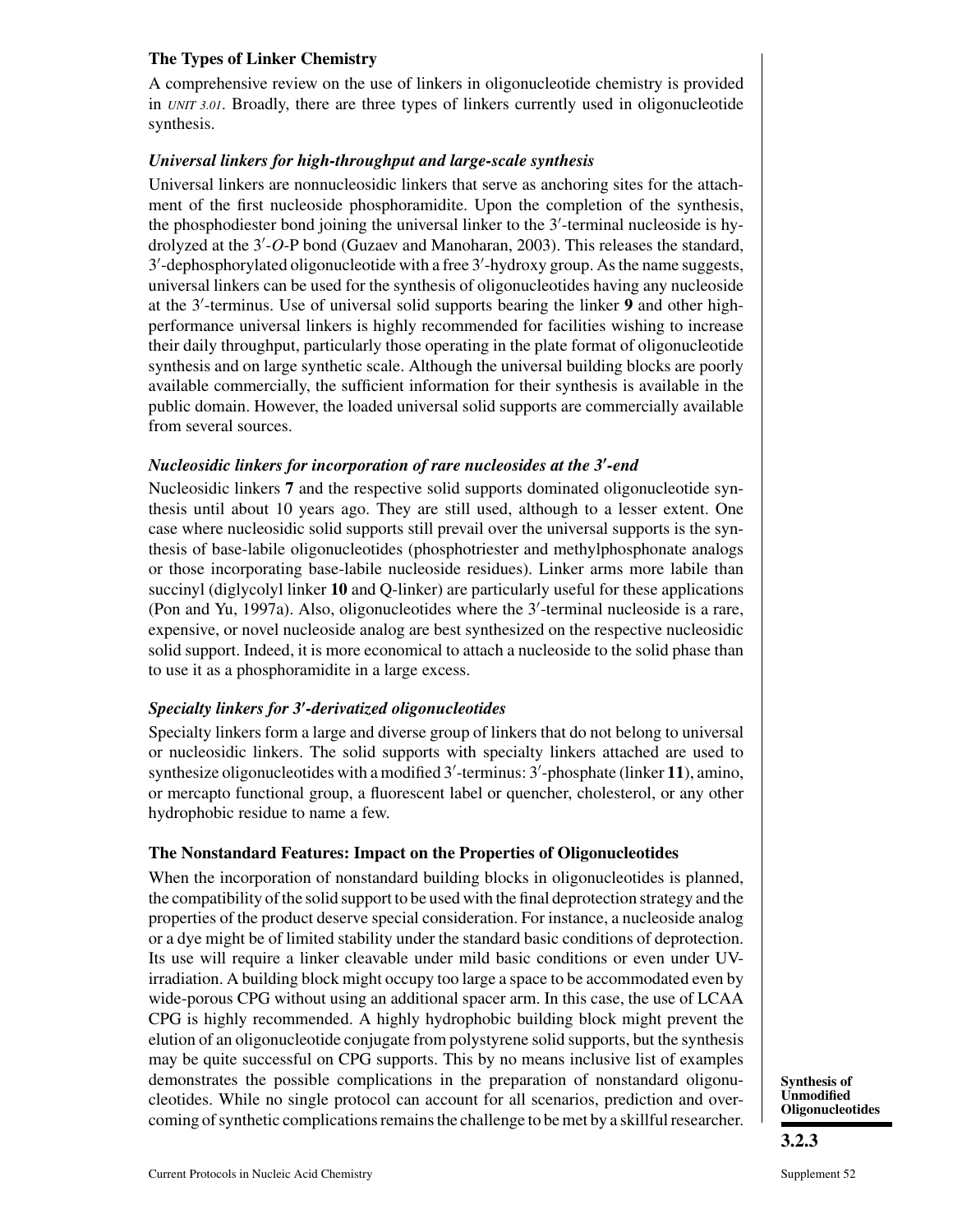# **PREPARATION OF AMINOPROPYL CPG**

This protocol describes the attachment of aminopropyl arm to the native CPG **1** by action of 3-(triethoxysilyl)-1-propanamine **2** (Fig. 3.2.1). Without specialized (and expensive) equipment, the procedure is scalable up to 3.75 kg of CPG to be conducted in a 22-L round-bottom flask or down to about 5 g. On scales smaller than 5 g of CPG, one can carry out amination in screw-capped test tubes with occasional mixing by hand.

#### *Materials*

## Water

Native CPG beads (aminopropyl- or LCAA CPG or aminomethyl macroporous polystyrene may be directly subjected to the loading; see recipe)

3-(Triethoxysilyl)-1-propanamine, reagent-grade (**2**)

Methanol, reagent-grade *or* ethanol

Ethyl acetate, optional

1-L Round-bottom flask with overhead stirrer, reflux condenser, and thermometer Heating mantle or oil bath, temperature regulator Buchner funnel

Bunsen flask

Sintered glass *or* Whatman no. 1 filter paper Vacuum oven *or* rotary evaporator

Additional reagents and equipments for picrate test (see Support Protocol 1)

1. Place 350 mL water in 1-L round-bottom flask equipped with reflux condenser, mechanical stirrer, thermometer, and heating mantle or oil bath. Switch stirring on and slowly add 100 g native CPG via a funnel for solid materials.

*The rate of the addition should be sufficiently slow to avoid the formation of large chunks of CPG.*

*When 3 L or larger flasks are used, wide sidenecks of the largest commercially available size are recommended.*

*As CPG is being added, the suspension becomes thicker. Gradually increase the rate of stirring as needed to keep CPG suspended. Do not allow CPG to settle, as it might be difficult to re-start the stirring, particularly on larger scales.*

2. Heat the suspension to 70◦ to 75◦C and add 46.5 g 3-(triethoxysilyl)propylamine (**2**) in one portion by a slow stream.

*The addition of the silylating agent initiates an exothermic reaction. The temperature, however, will not rise to the boiling point of the liquid phase.*

3. Heat the suspension to 85 $\degree$  to 90 $\degree$ C and maintain the stirring at this temperature for at least 8 hr.

*The mixture may be left heated and stirred overnight without compromising the quality of the product.*



**Figure 3.2.1** Preparation of Aminopropyl CPG, **3**, by aminoalkylation of Native CPG, **1**, with 3-(Triethoxysilyl)-1-propanamine, **2**.

**Attachment of Nucleosides and Other Linkers to Solid-Phase Supports for Oligonucleotide Synthesis**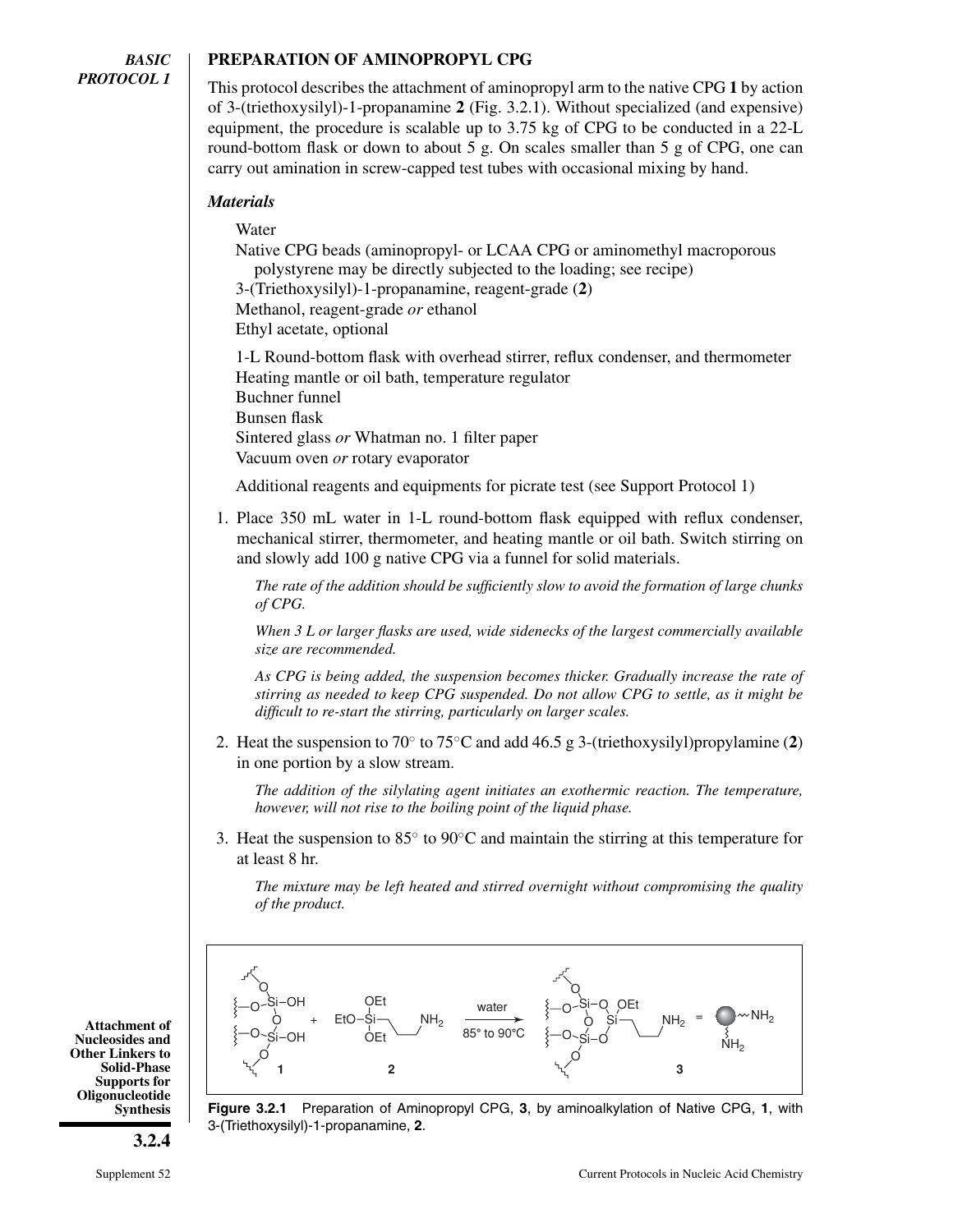- 4. Allow the mixture to cool and filter the solid off using a Bunsen flask equipped with sintered glass filter or Buchner funnel with filter paper. Wash CPG on the filter repeatedly with distilled water until the washings show pH 7 or slightly lower. *Do not attempt to substitute washing with water by neutralization with any acid or buffer.* 5. Wash the aminated CPG two to three times, each time with 300 mL methanol or ethanol (denaturated ethanol is acceptable). *To facilitate drying, an optional wash with ethyl acetate*  $(2 \times 300 \text{ mL})$  *may be used.* 6. Dry aminopropyl CPG in a vacuum oven at 70◦ to 80◦C or on rotary evaporator at 50° to 60°C using an adapter equipped with a sintered glass frit. *Prior to placing a container with aminopropyl CPG in the oven, cover the neck with filter paper or a paper towel secured by a rubber band.*
- 7. Optionally, measure the loading of aminopropyl CPG with amino groups using picrate method (see Support Protocol 1 below).

# **PREPARATION OF DMT-PROTECTED HEMIESTER BUILDING BLOCKS**

This protocol (Fig. 3.2.2) describes the preparation of DMT-protected hemiester building blocks 6a (*N*-protected 5'-O-DMT-nucleoside-3'-O-hemisuccinate, 7 or hemisuccinates of other mono-DMT-protected diols, **8** and **9** and many others). The reaction time depends on the character of the hydroxy group to be succinylated and whether the catalyst, DMAP or *N*-methylimidazole (NMI), is present in the reaction mixture.

The primary hydroxy groups react in 24 to 48 hr in the absence of any catalysis.



**Figure 3.2.2** Conversion of mono-DMT-protected diols, **4**, to the respective hemisuccinates, **6a**, and hemidiglycolates, 6b. Examples shown below are commonly used hemisuccinates of protected 2'deoxynucleosides, **7**, protected ribonucleosides, **8**, and universal linker, **9**, and hemiglycolates of protected 2- -deoxynucleosides, **10**, and linker **11** for 3- -phosphorylation of oligonucleotides.

**Synthesis of Unmodified Oligonucleotides**

*BASIC PROTOCOL 2*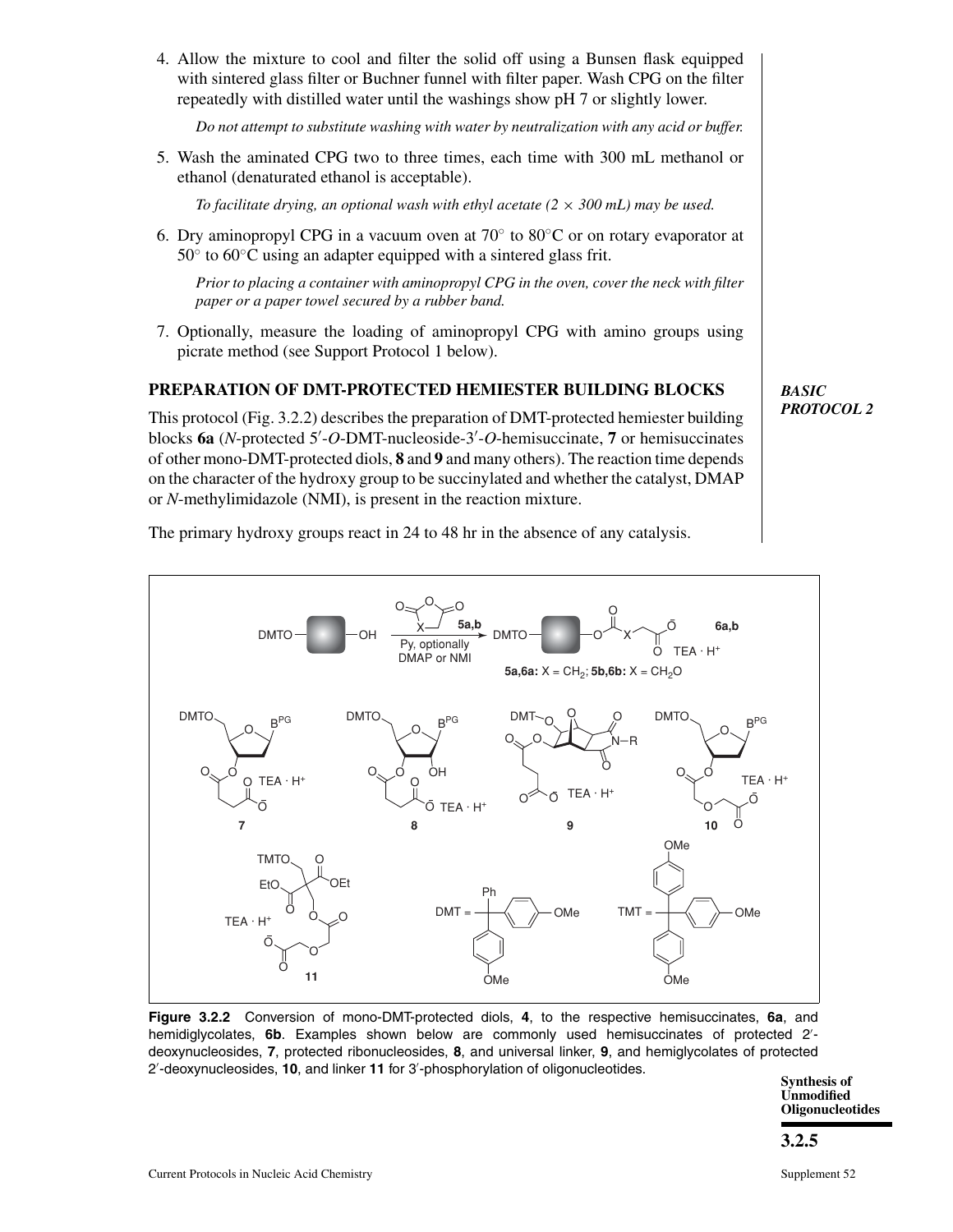The unhindered secondary hydroxy groups similar to those in 2'-deoxynucleosides require 4 to 6 hr and 10 to 12 hr in the presence of DMAP ( $0.2$  and  $0.1$  eq. to the building block, respectively). However, the product often requires purification by chromatography on silica gel. The reaction time is longer, 2 and 4 days when NMI (0.1 and 0.2 eq., respectively) is used. In the absence of a catalyst, it may be necessary to allow up to 6 to 7 days for the complete succinylation. However, the products from the uncatalyzed reaction or that catalyzed with NMI normally do not require any chromatographic purification.

The succinylation of a tertiary or otherwise sterically hindered hydroxy group proceeds even more slowly and should be monitored carefully for completion of the reaction.

The uncatalyzed protocol is optimized for a minimum labor although the total turnaround time is rather long. Should the turn-around time be critical, a more expedited and more laborious protocol that uses the catalysis by DMAP and requires purification of the hemisuccinate on a silica gel column is recommended.

Hemiesters of diglycolic acid, **10**, **11**, and similar, can be obtained by following this protocol by the replacement of succinic anhydride **5a** by diglycolic anhydride **5b**.

## *Materials*

N-protected 5'-O-DMT nucleoside or mono-DMT-protected diol Succinic anhydride, reagent grade 4-Dimethylaminopyridine (DMAP), optional *N*-methylimidazole (NMI), optional Anhydrous pyridine (see recipe) Triethylamine, reagent grade Methanol, reagent grade Dichloromethane, reagent grade 0.1 M Triethylammonium acetate prepared by neutralization of 0.1 M aqueous acetic acid with triethylamine to pH 7.5 0.5 M citric acid Na2SO4, anhydrous, granulated Round-bottom flasks Magnetic stirrer and stirring bar Silica gel TLC plates Heating gun or heating plate Ice bath Rotary evaporator Separatory funnel Erlenmeyer flask Oil pump

Additional reagents and equipment for thin-layer chromatography (TLC; *APPENDIX 3D*)

1. Combine the following in a round-bottom flask of an appropriate size:

N-protected 5'-O-DMT nucleoside or mono-DMT-protected diol (10 mmol); Succinic anhydride (3.01 g, 30 mmol);

4-Dimethylaminopyridine (DMAP; 240 mg, 2 mmol or 120 mg, 1 mmol), optional;

*N*-methylimidazole (NMI; 164 mg, 2 mmol or 82 mg, 1 mmol), optional; Anhydrous pyridine (20 mL); Magnetic stir bar.

**Attachment of Nucleosides and Other Linkers to Solid-Phase Supports for Oligonucleotide Synthesis**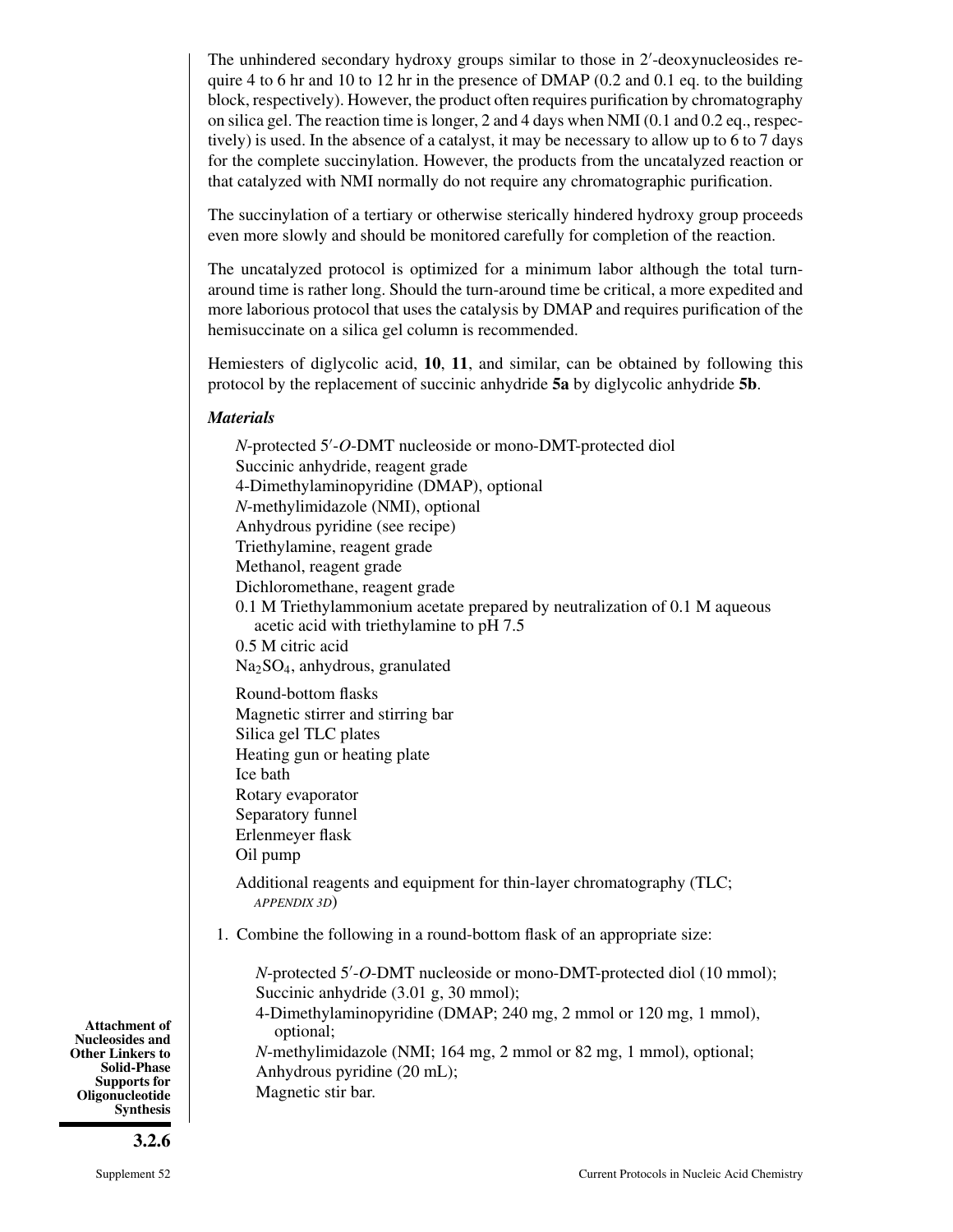- 2. Stir the mixture at room temperature for an appropriate period of time (see recommendations above).
- 3. Check the progress of the reaction periodically starting from 4 hr (reaction catalyzed with DMAP) or the following morning (NMI-catalyzed and uncatalyzed reactions) by thin-layer chromatography (TLC) on silica gel (*APPENDIX 3D*).

*The analysis requires a TLC plate 6- to 10-cm long. Prepare eluent by mixing triethylamine, methanol, and dichloromethane in a ratio of 5:5:90, respectively.*

*To neutralize silica gel, prerun the TLC plate in the eluent with no samples applied and dry the plate with warm air.*

*Withdraw an aliquot of the reaction mixture (10 to 20* μ*L) and dilute 10 times with acetonitrile.*

*Apply at least three spots on the base line of the dried plate: the diluted sample of the reaction mixture, the starting nucleoside, and a mixed spot where both the starting material and the reaction mixture are applied.*

*Pyridine is a strong eluent and a relatively high-boiling solvent. Its presence in the reaction mixture may severely alter the separation. To reduce the amount of pyridine in the spots already applied on the plate, apply toluene 4 to 5 times to each spot, each time drying the spots with air.*

*Elute the plate until the eluent reaches the level of 2 to 5 mm from the top of the plate.*

*Dry the plate and heat on a heating plate or with a heat gun until orange-colored spots are clearly visible. The analysis should show no starting material left, with the strong spot of the lower-eluting product. If the reaction is incomplete (any starting material is still present), give it additional time to run to completion.*

- 4. After the reaction is complete, quench the excess of succinic anhydride as follows:
	- a. Place the magnetically stirred flask in an ice bath and let the reaction mixture cool.
	- b. Add water (2.2 mL, 120 mmol) followed by triethylamine (16.7 mL, 120 mmol) and stir for 3 hr.
- 5. Work up the reaction mixture to isolate the product as follows:
	- a. Add 6 mL triethylamine and evaporate the mixture on a rotary evaporator keeping the temperature in the water bath below  $40^{\circ}$ C.
	- b. Co-evaporate two times with a mixture of 50 mL toluene and 5 mL triethylamine to a thick, foaming syrup.
	- c. Dissolve the residue in 200 mL dichloromethane and wash the solution three times, each time with 40 mL of 0.1 M triethylammonium acetate, pH 7.5, in a separatory funnel.
	- d. Wash the solution with 50 mL of ice-cold 0.5 M citric acid.
	- e. Collect the extract in an Erlenmeyer flask, add 6 mL triethylamine, and dry the extract over  $Na<sub>2</sub>SO<sub>4</sub>$ .
	- f. Evaporate the extract to solid foam and dry on an oil pump.
	- g. Check the purity by TLC as described above.

*When the purity is insufficient, which often happens in DMAP-catalyzed reactions, purify the product on a silica gel column using, typically, a gradient from dichloromethane to triethylamine-methanol-dichloromethane (5:15:85).*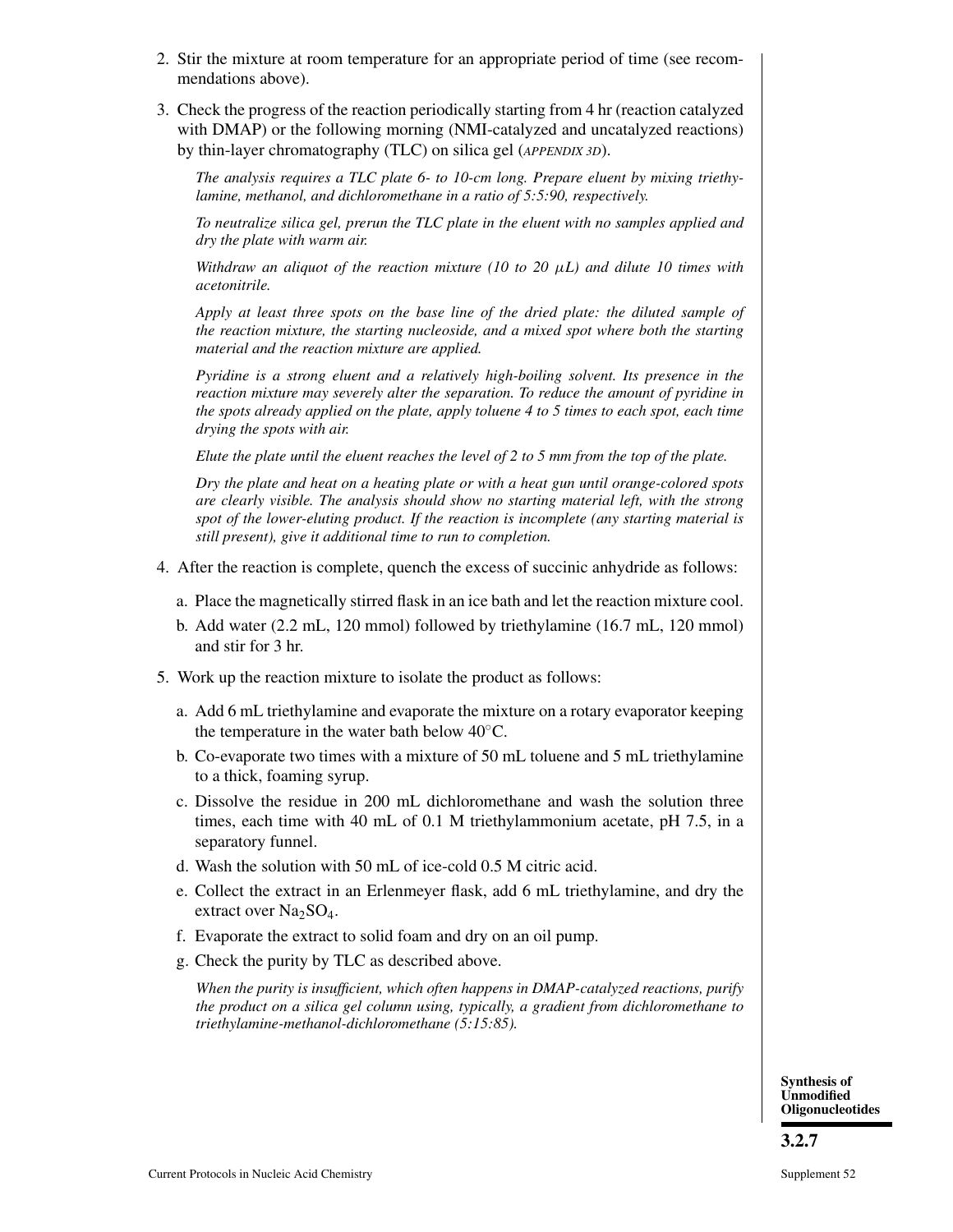## *BASIC PROTOCOL 3*

# **ATTACHMENT OF HEMISUCCINATES OF DMT-PROTECTED BUILDING BLOCKS TO AMINOPROPYL CPG**

The protocol below describes the regular loading of aminopropyl CPG on a 100-g scale using a slight excess of a hemisuccinate building block **6a** (Fig. 3.2.3). However, the preparation may be scaled up to several kilograms or down to 1 g without any changes in molar ratios of the reagents. On a small scale  $(100 \text{ mg to } 1 \text{ g})$ , it is advisable to use 1.5 eq. of the activated succinate with respect to the desired loading. The protocol is designed for the labor- and material-efficient operation to obtain solid supports loaded to within  $\pm$ 5% with respect to the specification.

The procedures are also applicable to preparation of ribonucleoside solid supports. When a ribonucleoside is attached to an insoluble support, it is of no consequence whether the nucleoside is connected via the 2'- or 3'-hydroxyl group. Therefore, ribonucleosides with a single unprotected 2'-hydroxy group, 8, their 3'-unprotected isomers, or mixtures of the 2'- and 3'-isomers can be used equally. In either case, after attachment of the nucleoside succinate to the support, the unprotected hydroxyl group is acetylated by the same capping step used to acetylate unreacted amino groups.

Hemiesters of diglycolic acid, **6b** (**10**, **11**, and similar), can be attached to solid supports by following this protocol with no modifications other than the replacement of the linker.



**Figure 3.2.3** Preparation of solid supports **12a** and **b** using methods A and B (see Background Information). Method A described in detail in this unit, uses attachment of hemisuccinates **6a** and hemiglycolates **6b** to aminoalkylderivatized solid supports **3** with the aid of TBTU as a coupling agent. In the second step, the unreacted amino groups are capped with acetic anhydride/NMI. Protocols for practical implementation of method B can be found in various references (Damha et al., 1990; Pon et al., 1988; also see UNIT 3.13).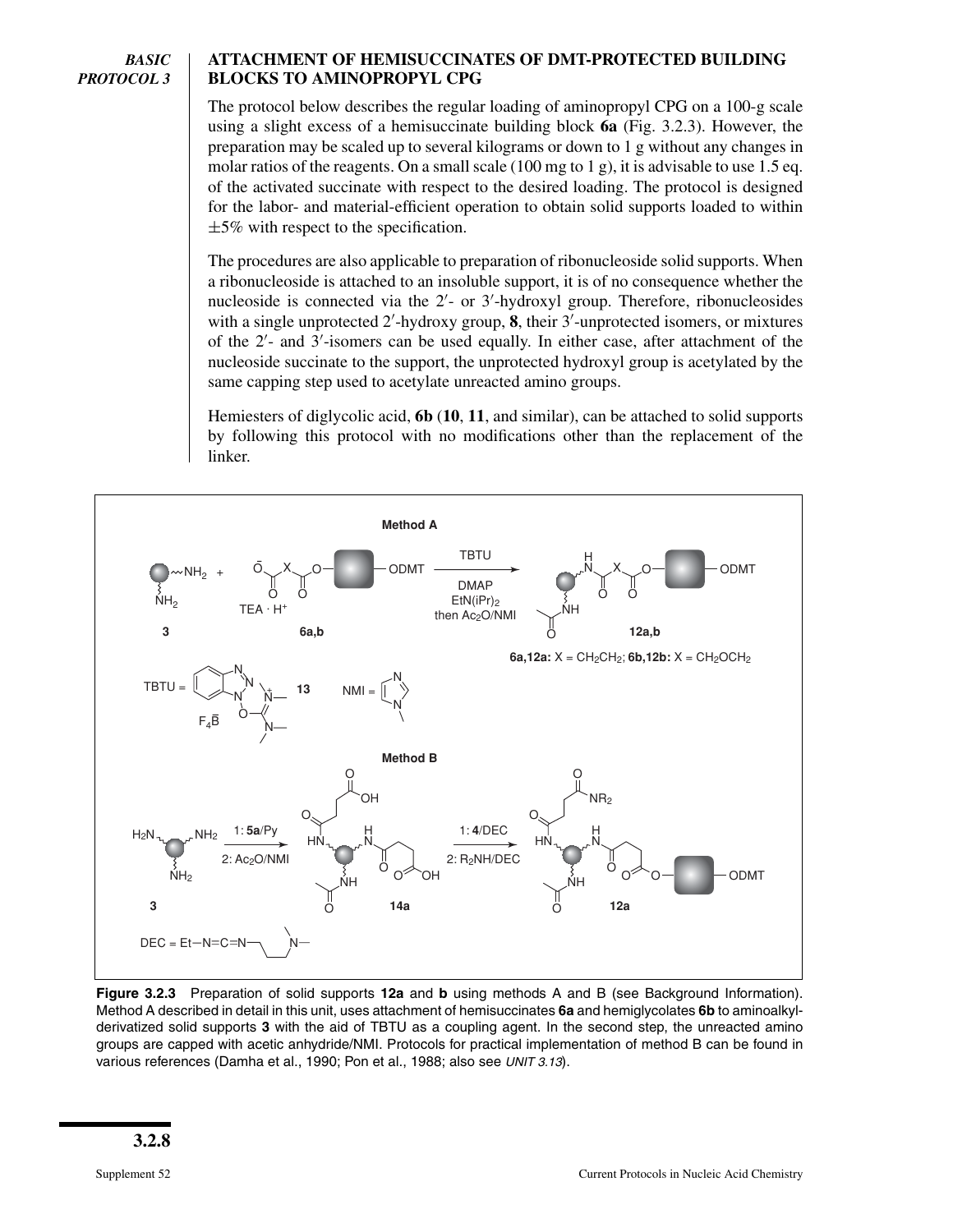If the amino group loading of starting support is not known, it is recommended that this important value be determined (see Support Protocol 1) before the attachment of linkers.

Hemisuccinates of linkers may contain amounts of triethylamine different from 1 equivalent. The molar content of triethylamine in most DMT-protected hemisuccinates can be conveniently determined by recording <sup>1</sup>H NMR spectrum of the hemisuccinate and integrating peaks of methyl groups in triethylamine (t,  $\delta \sim 1.1$ -1.2 ppm) and in DMT (s or d, δ ∼3.8-3.9 ppm). The molar ratio *x* of triethylamine to the DMT-protected species is then calculated as:

> $x =$  Integral intensity of Me in TEA  $1.5 \times$  (Integral intensity of Me in DMT)

The effective molecular mass of the hemisuccinate is then calculated as  $M \times xC_6H_{15}N$ where M is molecular mass of hemisuccinate free acid.

Regardless of whether aminopropyl CPG and hemisuccinate were prepared in-house or they were of commercial origin, conduct a test loading using a small amount of material (1.5 to 2 g of aminopropyl CPG) and determine the loading prior to committing to a larger scale preparation.

## *Materials*

Hemisuccinate building block **6a** (see Basic Protocol 2) 4-Dimethylaminopyridine (DMAP) *N*,*N*-Diisopropylethylamine, redistilled (see recipe) Acetonitrile (MeCN) anhydrous (see recipe) *O*-(Benzotriazol-1-yl)-*N*,*N*,*N*- ,*N*- -tetramethyluronium tetrafluoroborate (TBTU; **13**) Aminopropyl- or LCAA CPG or Aminomethyl Macroporous Polystyrene Anhydrous pyridine (see recipe) *N*-Methylimidazole Acetic anhydride, reagent grade Methanol, reagent grade Ethyl acetate, reagent grade

Round-bottom flasks Shaker, wrist action or orbital Pasteur pipet Sintered glass filter Vacuum desiccator Oil or diaphragm pump Bunsen flask Whatman no. 1 filter paper Buchner funnel Screw-capped glass vials

Additional reagents and equipment for trityl analysis (see Support Protocol 3) and Kaiser test (see Support Protocol 4)

*CAUTION:* Coupling agent TBTU can cause severe skin or eye irritation and allergic reactions. Use appropriate skin and eye protection, and wipe down all work areas and utensils with a wet cloth immediately after use (TBTU is water soluble).

> **Synthesis of Unmodified Oligonucleotides**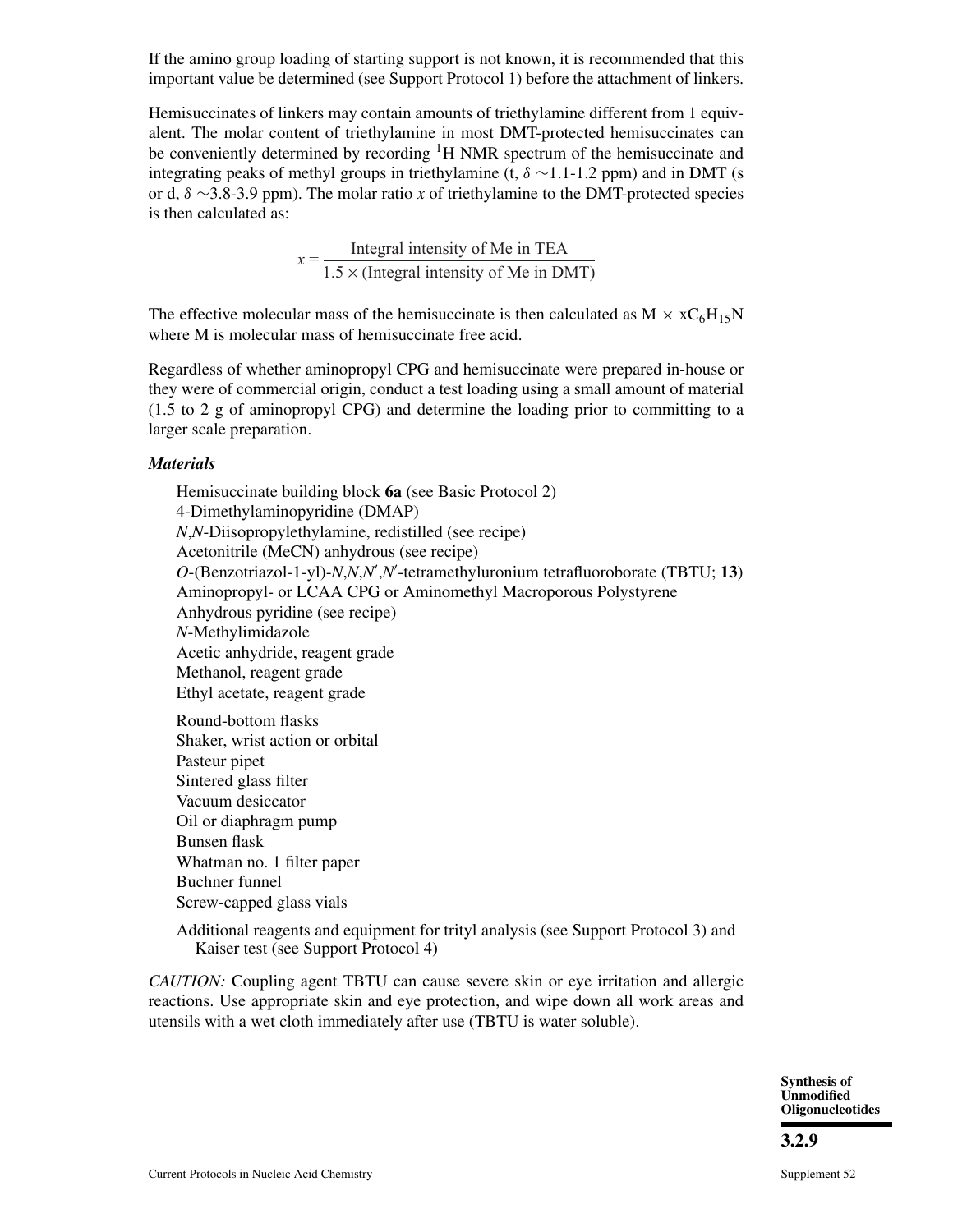## *Couple hemisuccinate of the building block to aminopropyl CPG*

1. Calculate the scale of loading and the consumption of reagents. In this protocol, 100 g of aminopropyl CPG1000 is being loaded with the triethylammonium hemisuccinate of a mono-DMT-protected diol to 45 to 50  $\mu$ mol/g. Thus, the scale of loading is  $\sim$ 5.0 mmol.

# *Activate hemisuccinate of the linker*

- 2. In a 250-mL flask equipped with a stopper, dissolve the hemisuccinate building block **6a** (1.10 eq., 5.5 mmol) and DMAP (0.1 eq., 61 mg) in anhydrous acetonitrile (50 mL) and anhydrous *N*,*N*-diisopropylethylamine (3 eq., 1.93 g, 2.6 mL). Add TBTU (1.15 eq., 1.85 g) in one portion, close the flask, and stir the mixture until TBTU dissolves completely. Set the flask aside for 10 to 15 min.
- 3. In a 2-L round-bottom flask, suspend 101 g aminopropyl CPG1000 in 400 mL anhydrous acetonitrile.
- 4. Transfer the activation mixture (see step 2) to the flask containing CPG (from step 3). Rinse the activation flask with 10 mL anhydrous acetonitrile and transfer the liquid to the flask containing CPG. Close the flask securely and shake in a wrist-action or orbital shaker for 4 hr.

*The rate of shaking should be sufficient to maintain the solid phase suspended. The overhead stirrer may also be used in a manner described above for preparation of aminopropyl CPG. On scales exceeding 250 g CPG, the use of the overhead stirrer is recommended.*

- 5. Check the course of the coupling reaction by collecting a small sample of support (∼20 to 50 mg) with a Pasteur pipet and applying it to a sintered glass filter. Wash the solid support with 5% triethylamine in acetonitrile  $(3 \times 5 \text{ mL})$  and acetonitrile  $(3\times5 \text{ mL})$ . Place the funnel in a vacuum desiccator and dry on an oil or diaphragm pump at room temperature for ∼15 min. Determine the loading by trityl analysis (see Support Protocol 3).
- 6. In rare cases when the loading is insufficient, calculate the amount of succinate to compensate for the balance. Activate the succinate using the ratios of reagents given above and add the activated mixture to the suspension of CPG.

# *Cap the unreacted amino groups*

- 7. Once the desired loading is obtained, add pyridine, *N*-methylimidazole, and, finally, acetic anhydride (10 mL, 5 mL, and 5 mL, respectively, for every 100 g of CPG) to the same flask. Seal the flask and shake for 1 hr at room temperature.
- 8. Check the course of the capping reaction by collecting a small sample of support (∼20 mg) with a Pasteur pipet and applying it to a sintered glass filter. Wash the solid support with acetonitrile  $(3 \times 5 \text{ mL})$ , and conduct Kaiser test (see Support Protocol 4).
- 9. If the Kaiser test is positive (some amino groups remain uncapped as manifested by a blue color), shake the mixture for another hour and check for completion again. If that occurs, use fresh lots of capping agents for your next capping reaction.

*Do not run the capping reaction longer than for 2 hr. This may lead to an extensive loss of loading.*

10. Using a Bunsen flask equipped with a 1-L sintered glass filter or Buchner funnel with Whatman no. 1 filter paper, filter off the support and wash with methanol  $(3\times400 \text{ mL})$  and then with ethyl acetate  $(2\times400 \text{ mL})$ . Dry the support in a vacuum oven at 35◦C or on rotary evaporator using an adapter equipped with a sintered glass frit.

**Attachment of Nucleosides and Other Linkers to Solid-Phase Supports for Oligonucleotide Synthesis**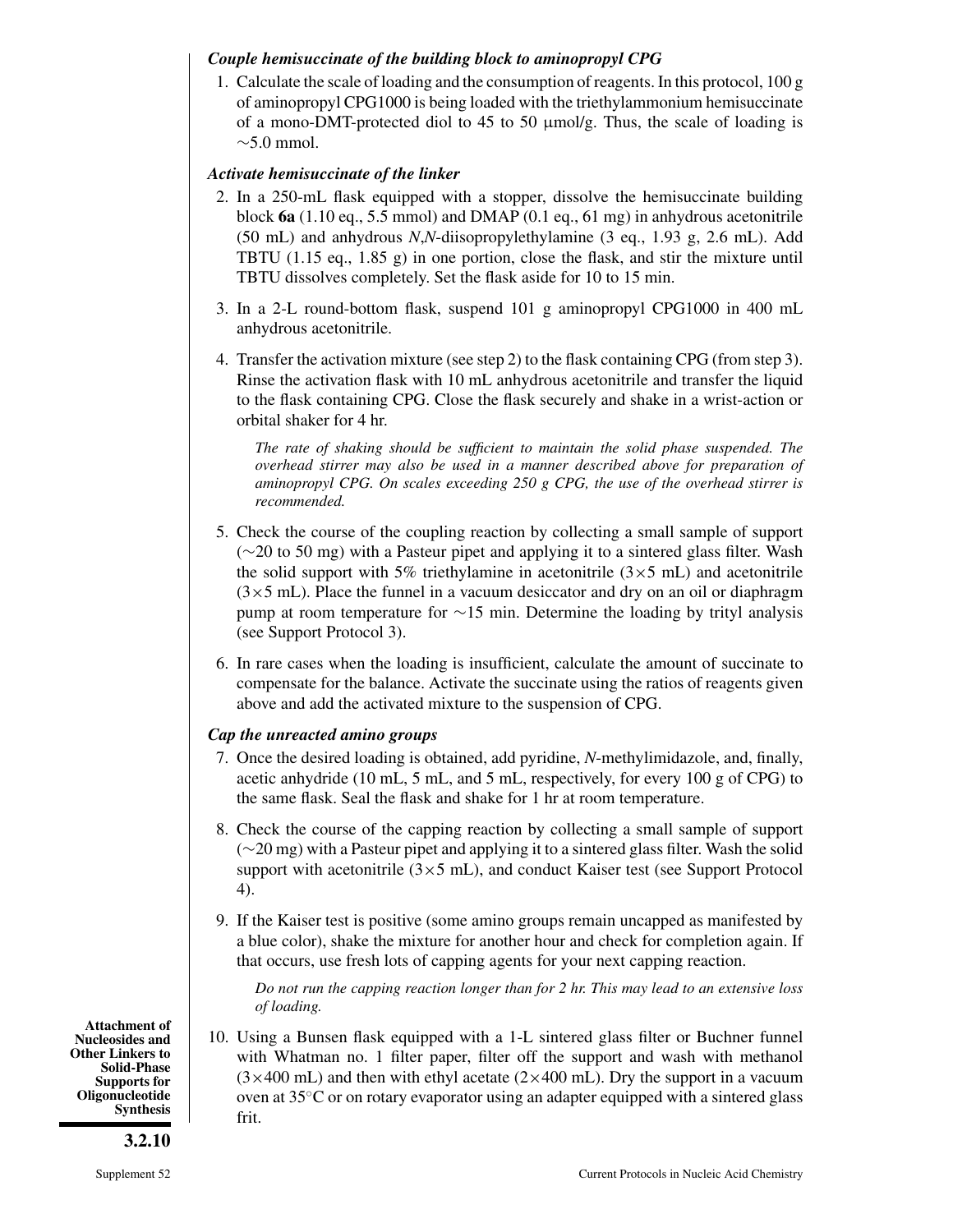11. Determine the loading by trityl analysis of a small portion of the final product (see Support Protocol 3).

*Store 4 to 6 weeks supply at room temperature in a sealed screw-capped vial. A long-term supply should be stored at* <sup>−</sup>*18oC under anhydrous conditions. Supports can be stored for at least 2 years.*

# **EXPEDITE ATTACHMENT OF HEMISUCCINATES OF DMT-PROTECTED BUILDING BLOCKS TO AMINOPROPYL CPG**

The protocol below describes the expedite loading of aminopropyl CPG on a 10-g scale. The preparation may be scaled down to  $1 \text{ g}$  without any changes in molar ratios of the reagents. On a small scale (100 mg to 1 g), it is advisable to use 2.5 to 3 eq. of the activated succinate with respect to the desired loading. However, we do not recommend using an excess larger than 2.1 eq. on the scale of 1 g and larger. Under these conditions, the loading would proceed too rapidly to be controlled, and the chance of obtaining an overloaded support is very high. The protocol is designed for the time-efficient operation to obtain solid supports loaded on par or slightly over the specification. For materials, see Basic Protocol 3.

# *Couple hemisuccinate of the building block to aminopropyl CPG*

1. Calculate the scale of loading and the consumption of reagents based on the amount of solid support needed and its loading.

*For example, in this general protocol, 10 g of aminopropyl CPG1000 is being loaded with the triethylammonium hemisuccinate of a mono-DMT-protected diol to 45 to 50* μ*mol/g. Thus, the scale of loading is 0.5 mmol.*

# *Activate hemisuccinate of the linker*

- 2. In a 10- to 25-mL flask equipped with a stopper, dissolve the hemisuccinate of the linker  $(2.10 \text{ eq.}, 1.05 \text{ mmol})$ , and DMAP  $(0.21 \text{ eq.}, 13 \text{ mg})$  in anhydrous acetonitrile (5 mL) and anhydrous *N*,*N*-diisopropylethylamine (6.3 eq., 0.41 g, 0.55 mL). Add TBTU (2.15 eq., 0.346 g) in one portion, close the flask, and stir the mixture until TBTU dissolves completely. Set the flask aside for 10 to 15 min.
- 3. In a round-bottom flask, suspend 10.5 g aminopropyl CPG1000 in 40 mL anhydrous acetonitrile.
- 4. Transfer the activation mixture to the flask containing CPG. Rinse the activation flask with 10 mL anhydrous acetonitrile and transfer the liquid to the flask containing CPG. Close the flask securely and shake in a wrist-action or orbital shaker for 45 min.

*The rate of shaking should be sufficient to maintain the solid phase suspended.*

*While the solid support is being loaded, prepare solutions and glassware for determination of the loading by DMT test (see Support Protocol 2).*

5. Check the course of the coupling reaction by collecting a small sample of support (∼20 to 50 mg) with a Pasteur pipet and applying it to a sintered glass filter. Wash the solid support with 5% triethylamine in acetonitrile  $(3\times5 \text{ mL})$  and acetonitrile  $(3\times5 \text{ mL})$ . Place the funnel in a vacuum desiccator and dry on an oil or diaphragm pump at room temperature for ∼5 min. Determine the nucleoside loading by trityl analysis (see Support Protocol 3).

*With experience, the total time required for DMT determination does not exceed 15 min.*

6. In rare cases when the loading is insufficient, make your judgment; if the loading was lower by  $\sim$ 5 μmol/g, it is very likely that the support got loaded to the specs over the time consumed by the determination of DMT. If the loading is sufficiently lower than required, calculate the amount of succinate to compensate for the balance.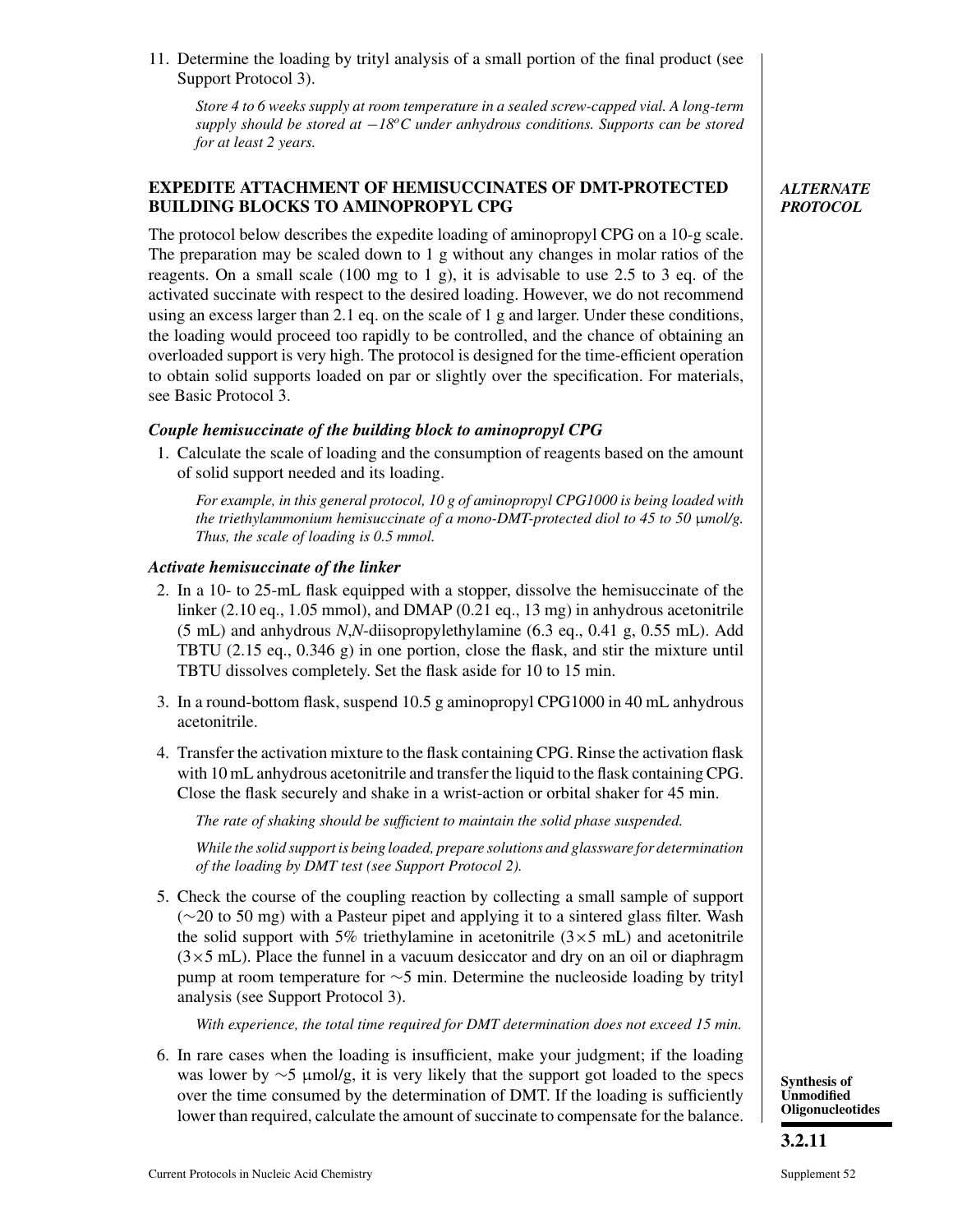Activate the succinate using the ratios of reagents given above and add the activated mixture to the suspension of CPG. Prior to further loadings, check the quality of all reagents.

## *Cap the unreacted amino groups*

7. Start capping immediately after the satisfactory loading was proven. Follow steps 5 to 9 from Basic Protocol 1.

#### *SUPPORT PROTOCOL 1*

## **DETERMINATION OF SOLID SUPPORT-BOUND AMINO GROUPS BY PICRIC ACID TEST**

This procedure describes the determination of the surface loading of CPG supports containing amino groups by colorimetric analysis (adapted with minor modifications from Houghten et al., 1986). The procedure uses binding of picric acid to the amino groups followed by elution of the bound material with an ethanolic base. Picric acid and its solution display a bright yellow color, which is used for spectrophotometric quantification.

## *Materials*

Picric acid Dichloromethane, reagent grade Anhydrous magnesium sulfate Aminoalkyl solid support *N*,*N*-diisopropylethylamine (see recipe) 10% and 95% Ethanol (EtOH)

Tightly capped flasks Disposable glass pipets with wool plugs 10-mL volumetric flasks Quartz cuvettes UV/VIS spectrophotometer or colorimeter

- 1. Prepare a 0.05 M solution of picric acid in 20 to 50 mL CH<sub>2</sub>Cl<sub>2</sub>. Dry the solution with anhydrous magnesium sulfate. Using a Bunsen flask equipped with a 20-mL sintered glass filter or Buchner funnel with Whatman no. 1 filter paper, filter the drying agent off. Store the obtained solution in a tightly capped flask.
- 2. Weigh aliquots (∼5 to 10 mg) of oven-dried aminoalkyl solid support in disposable glass pipets with glass wool plugs.
- 3. Wash the solid support with 5% *N*,*N*-diisopropylethylamine in CH<sub>2</sub>Cl<sub>2</sub> (3  $\times$  1 mL), 0.05 M picric acid in CH<sub>2</sub>Cl<sub>2</sub> (4  $\times$  1 mL), and finally with 10% EtOH in CH<sub>2</sub>Cl<sub>2</sub>  $(4 \times 1$  mL).
- 4. Elute picric acid from samples with 5% *N*,*N*-diisopropylethylamine in 95% EtOH (9 to 10 mL) collecting the eluate in a 10-mL volumetric flask. Fill up the flask with 5% *N*,*N*-diisopropylethylamine in 95% EtOH to the graduation ring, insert a stopper, and mix well.

*The loading with amino groups depends on the specific surface area and hence on the pore size of aminopropyl CPG. For CPG500, samples of* ∼*5 mg should be taken, and the solution should be additionally diluted with 95% EtOH at least twice. For samples of aminopropyl CPG1000 taken in the amount of* ∼*5 mg, the dilution is normally not required, while for wider-porous CPG, 10 mg sample with no dilution is recommended.*

5. Measure the optical density of the solution in a quartz cuvette with a path length of 1 cm at  $\lambda = 358$  nm using 95% EtOH as a reference sample.

**Attachment of Nucleosides and Other Linkers to Solid-Phase Supports for Oligonucleotide Synthesis**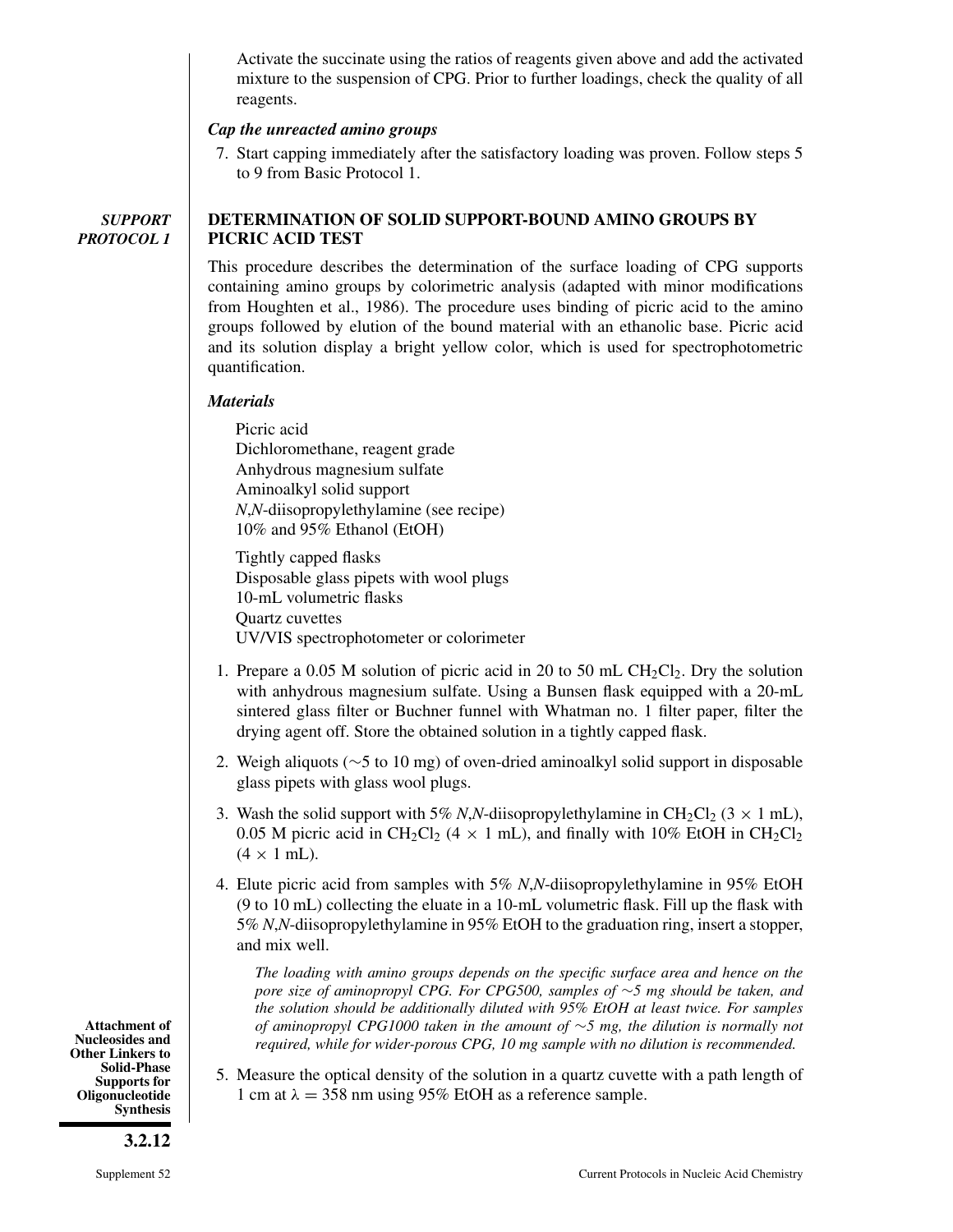6. Calculate the loading with amino groups using the weight of the sample, the volume, the dilution factor, the optical density, and the extinction coefficient of 14,500 at  $\lambda$  $=$  358 nm according to the following equation:

$$
\[\text{Loading} \left( \frac{\text{µmol}}{\text{g}} \right) = 1000 \times \frac{\text{Volume (mL)} \times \text{Dilution} \times \text{Absorbance}}{14.5 \times \text{Weight (mg)}}\]
$$

For undiluted samples of 10 mL, the equation is reduced to the following:

Loading  $\frac{\mu_{\text{mol}}}{\sigma_{\text{mol}}}$ g Absorbance  $\left(\frac{\mu n}{g}\right)$  = 690 ×  $\frac{\mu}{\text{Weight (mg)}}$ 

# **DETERMINATION OF AMINO GROUPS BY DMT TEST**

An alternative to Support Protocol 1, the method presented below uses the dimethoxytrityl chloride/tetrabutylammonium perchlorate reagent developed for the solid-phase tritylation of nucleosides and nucleotides (Reddy et al., 1987). This reagent will also tritylate amino groups, and it has been used to monitor coupling efficiency in solid-phase peptide synthesis (Reddy and Voelker, 1988). This is a very fast, sensitive, and general method for determining the number of amino and hydroxyl groups on insoluble supports.

## *Materials*

Aminoalkyl-derivatized solid support 0.25 M 4, 4- -dimethoxytrityl chloride stock solution (see recipe) 0.25 M tetrabutylammonium perchlorate stock solution (see recipe) Methanol, reagent grade Dichloromethane, reagent grade Screw-capped glass vials

- 1. Place ∼10 to 20 mg of amino-derivatized CPG support in a small screw-capped glass vial and add equal amounts ( $\sim$ 500 μL) of 0.25 M 4,4'-dimethoxytrityl chloride and 0.25 M tetrabutylammonium perchlorate. Seal the vial and shake 10 min at room temperature.
- 2. Using a Bunsen flask equipped with a 10-mL sintered glass filter, filter off the support, and wash first with 10 to 20 mL dichloromethane, then with 10 to 20 mL methanol, and finally with 20 to 30 mL dichloromethane again.

*The methanol wash is important to remove any adsorbed trityl reagent from the support.*

3. Allow the support to dry and then perform the colorimetric trityl analysis (see Support Protocol 3).

## **QUANTITATIVE DETERMINATION OF SURFACE LOADING OF DERIVATED SUPPORTS BY TRITYL ASSAY**

This procedure describes the determination of the surface loading of supports containing trityl groups by colorimetric analysis. The method is based on the ability of mono-, di-, and trimethoxytrityl-protecting groups to cleave under acidic conditions releasing in the solution brightly colored respective trityl cations. In the absence of quenchers (any nucleophiles), the color remains stable. Its intensity and hence the concentration of the *SUPPORT PROTOCOL 2*

*SUPPORT PROTOCOL 3*

**Synthesis of Unmodified Oligonucleotides**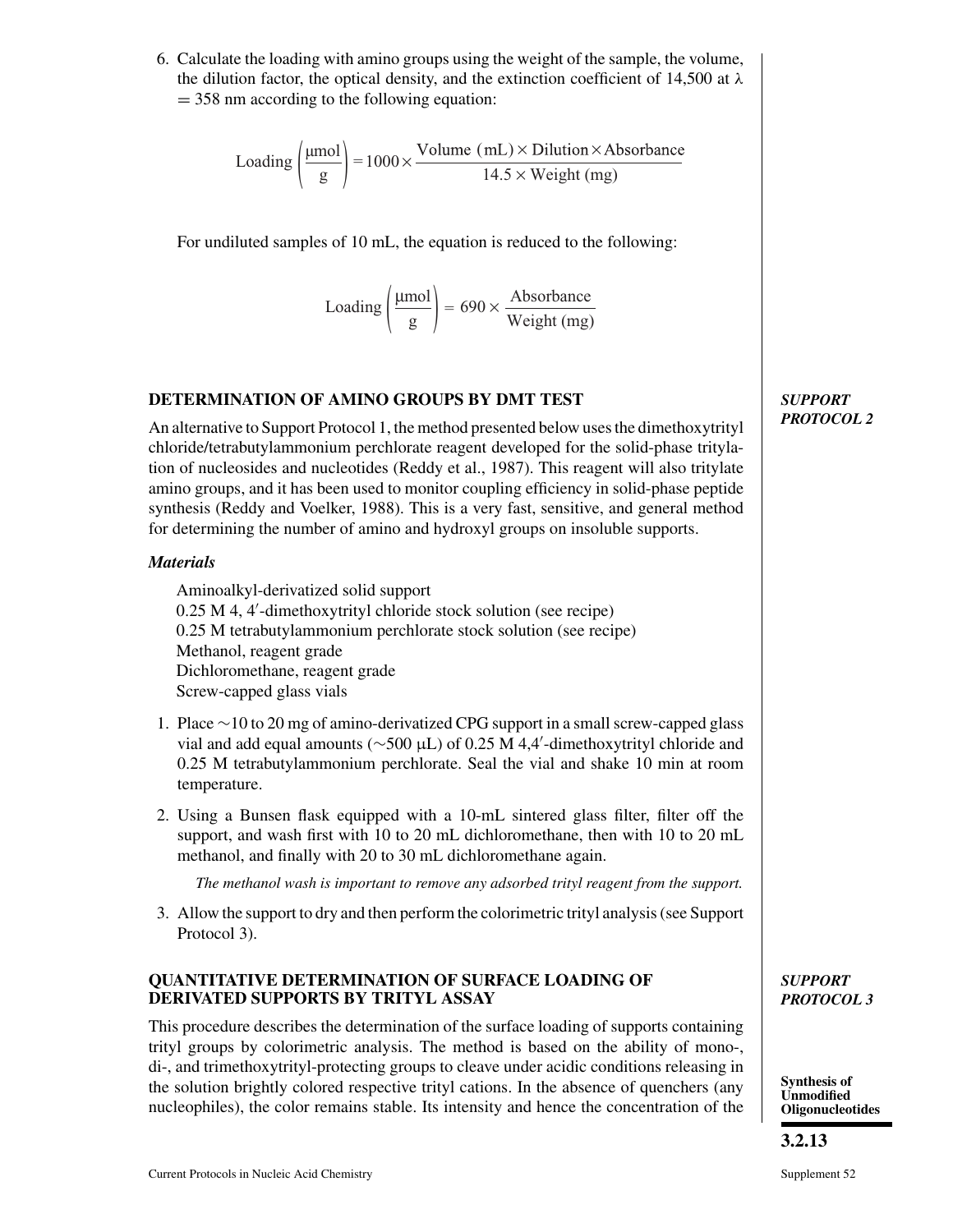chromophore, the trityl cation, can be measured spectrophotometrically. As the amount of the cation equals the amount of the mono-, di-, or trimethoxytrityl-protected linker attached to the solid support, the loading can be directly calculated from the absorbance of the acidic test solutions.

## *Materials*

Derivatized aminopropyl CPG support (see Basic Protocol 3 and Alternate Protocol)

Detritylation reagent (see recipe for TFA solution)

10-mL volumetric flask Analytical balance accurate to at least 0.1 mg Quartz cuvettes UV/VIS spectrophotometer or colorimeter

- 1. Tare an empty 10-mL volumetric flask on an analytical balance.
- 2. Weigh dry, derivatized aminopropyl CPG support (∼5 to 7 mg) directly into the flask. Record the weight to at least 2 significant figures.
- 3. Add solution of TFA (see recipe for detritylation reagent) to the volumetric flask to the mark. Seal the flask and mix.

*An orange-colored dimethoxytrityl cation (yellow and red for mono- and trimethoxytrityl cations, respectively) will immediately form.*

*The color of trityl cations is stable in the absence of nucleophiles (moisture, alcohols, etc.). The use of an anhydrous solution of TFA is recommended to prevent underestimated DMT readings. Dichloromethane, the solvent used in the test, evaporates relatively readily from open containers thus reducing the accuracy of the analysis. The evaporation of the samples should be minimized by closing the volumetric flask and the filled cuvettes.*

- 4. Dilute the sample 10 times with solution of TFA, mix the diluted sample.
- 5. Fill a reference cuvette with the solution of TFA or, if using a single-beam spectrophotometer, run a baseline.

*Disposable polystyrene cuvettes are incompatible with the use of dichloromethane as a solvent. Only quartz cuvettes can be used.*

6. Record the spectrum of the sample from 400 to 600 nm. Measure the absorbance of the peak maximum at 486 nm (trimethoxytrityl group), ∼503 to 505 nm (dimethoxytrityl group), or ∼470 nm (monomethoxytrityl group).

*With the suggested amount of sample and dilution, the solid supports loaded in a range from 25 to 190* μ*mol/g will give the absorbance readings from 0.1 to 1 absorbance units, well within the linear range of most spectrophotometers. If the anticipated loadings are outside of that range, the dilution factor should be modified accordingly.*

7. Calculate the loading of the support using the following equation (for a cuvette with a 1 cm path length):

$$
Loading \left(\frac{\mu mol}{g}\right) = \frac{Volume (mL) \times Dilution \times Absorbance}{\epsilon \times Weight (mg)}
$$

where  $\varepsilon$  is the extinction coefficient of the trimethoxy, the dimethoxy, or the monomethoxytrityl group (116, 76, and 56 mL cm<sup>-1</sup>  $\mu$ mol<sup>-1</sup>, respectively).

In the case of 4,4'-dimethoxytrityl cation, the suggested sample volume of 10 mL and the *dilution factor of 10, the equation above is reduced to the following:*

**Attachment of Nucleosides and Other Linkers to Solid-Phase Supports for Oligonucleotide Synthesis**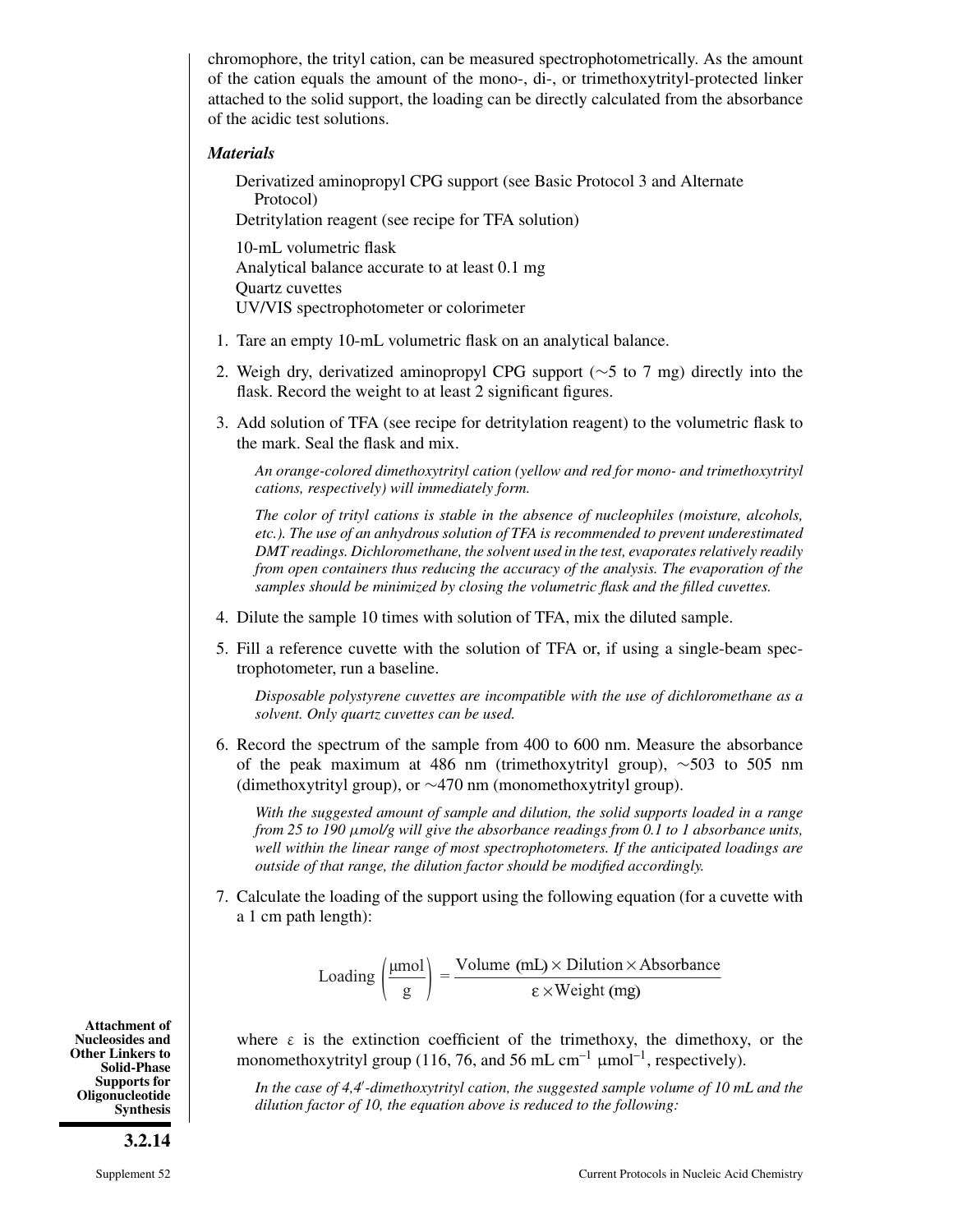Loading  $\left(\frac{\mu \text{mol}}{g}\right) = 1316 \times \frac{\text{Absorbance}}{\text{Weight (mg)}}$ 

# **DETECTION OF AMINO GROUPS ON INSOLUBLE SUPPORTS BY KAISER TEST**

The following protocol describes the detection of solid support-bound amino groups remaining after a solid support was loaded with a linker and capped. The protocol is based on the work by Kaiser et al. (1970). The protocol uses a reaction of ninhydrin (**14**, Fig. 3.2.4) with the primary amino groups, which results in the formation of Ruhemann's Blue, **15**, a dark-blue dye (Sarin et al., 1981). The preparation of the solutions required is described below. A three-component formulation performing the same function can be obtained from Fluka as Kaiser test kit (cat. no. 60017).

*Additional Materials (also see Basic Protocol 1)*

Ninhydrin, reagent-grade Phenol, reagent-grade Potassium cyanide (KCN), reagent-grade Acetonitrile (MeCN)

Heating block Vortex mixer Microcentrifuge

*CAUTION:* KCN is highly toxic. Ingestion of solid or solutions or inhalation of dust may result in death. Wear gloves and eye protection, and conduct any work with KCN in a fume hood.

1. Prepare Reagent A by combining the following:



**Figure 3.2.4** Reaction of ninhydrin, **14**, with aminoalkyl-derivatized solid support to form Ruhemann's Purple, **15**, a dark-blue colored dye.

*SUPPORT PROTOCOL 4*

**Synthesis of Unmodified Oligonucleotides**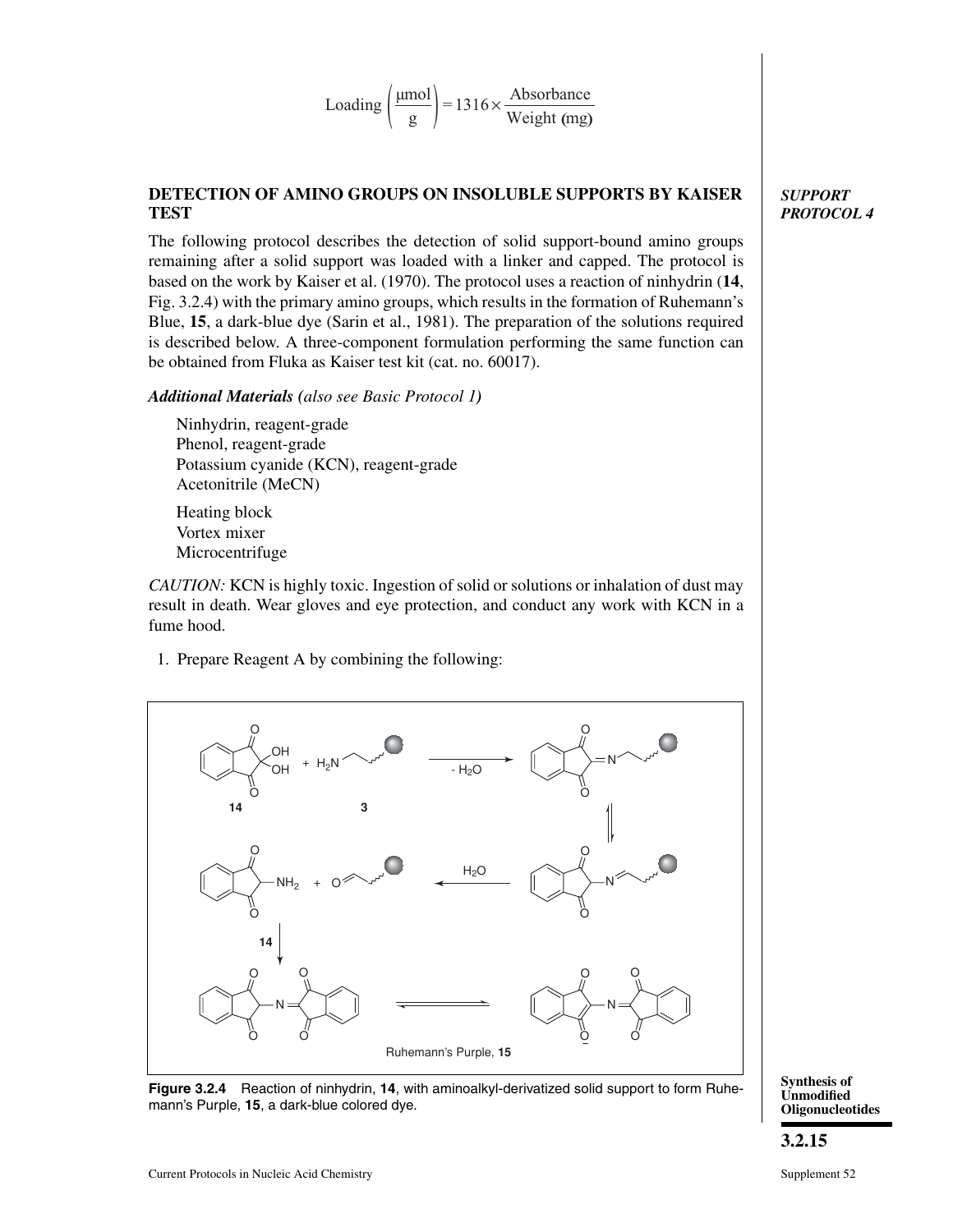|  | 40 g phenol<br>98 mL pyridine<br>10 mL 95% ethanol<br>1.3 mg KCN<br>2 mL water.                                                                                                                                                                                                                                                                                                                                                                                                                                                                                                     |
|--|-------------------------------------------------------------------------------------------------------------------------------------------------------------------------------------------------------------------------------------------------------------------------------------------------------------------------------------------------------------------------------------------------------------------------------------------------------------------------------------------------------------------------------------------------------------------------------------|
|  | It is critical to observe the correct concentration of KCN in the reagent because an<br>excessive amount results in a side reaction leading to the formation of red-brown color<br>in experimental and blank samples. For best result, prepare 0.01 M aqueous KCN (about<br>10 mL). Add 2 mL of aqueous KCN obtained to the mixture of phenol, pyridine, and<br>ethanol. For a safe disposal of the remaining aqueous KCN, release the used solutions,<br>under a ventilated fume hood, in an excess of $20\%$ to 30% aqueous hydrogen peroxide<br>and leave the mixture overnight. |
|  | 2. Prepare Reagent B by combining the following:                                                                                                                                                                                                                                                                                                                                                                                                                                                                                                                                    |
|  | 2.5 g ninhydrin<br>50 mL of 95% ethanol.                                                                                                                                                                                                                                                                                                                                                                                                                                                                                                                                            |
|  | Reagents A and B may be stored for several years in screw-cap vials at room temperature.                                                                                                                                                                                                                                                                                                                                                                                                                                                                                            |
|  | 3. Switch heating block on and set the temperature to $105^{\circ}$ C.                                                                                                                                                                                                                                                                                                                                                                                                                                                                                                              |
|  | 4. Prepare the test sample and controls.                                                                                                                                                                                                                                                                                                                                                                                                                                                                                                                                            |
|  | Using a Pasteur pipet, collect a small sample of loaded and capped CPG in a 1.5- to<br>2-mL plastic test tube. Add 1 mL MeCN, vortex the test tube, spin down, and withdraw<br>the solution. For a convenient observation, the amount of the solid support should be<br>sufficient to form a layer of $2$ to $3$ mm on the bottom of the test tube.                                                                                                                                                                                                                                 |

*As reference samples, use approximately same amounts of aminopropyl CPG (positive control) and native CPG (negative control) placed in separate test tubes.*

5. Perform the test as follows:

a. Add 50 μL of each Reagent A and B to the test sample and the control samples.

b. Vortex and place the test tubes in the heating block for 3 min.

6. Read the results.

*Withdraw the test tubes and immediately observe the color formed (the color fades over a short period of time).*

*The solid support in the negative control (native CPG) remains colorless, and the solution stays yellow.*

*The solid support and the liquid phase in the positive control (aminopropyl CPG) are of dark-blue color.*

*A well-capped solid support should match the negative control. Samples with insufficient capping may show various shades of blue.*

#### **REAGENTS AND SOLUTIONS**

*Use deionized, distilled water in all recipes and protocol steps. For common stock solutions, see APPENDIX 2A; for suppliers, see SUPPLIERS APPENDIX.*

#### *Acetonitrile, anhydrous*

Distill acetonitrile (MeCN) from calcium hydride or obtain commercially available anhydrous solvent. Acetonitrile of "low-water" grade currently offered by J. T. Baker (cat. no. 9018-03, max 10 ppm), BDH (cat. no. PL017ZA-4, max 30 ppm), and Honeywell (Burdick & Jackson, cat. no. NP017-10, max 30 ppm) is quite suitable for loading of solid supports. Store over molecular sieves in tightly sealed bottles.

**Attachment of Nucleosides and Other Linkers to Solid-Phase Supports for Oligonucleotide Synthesis**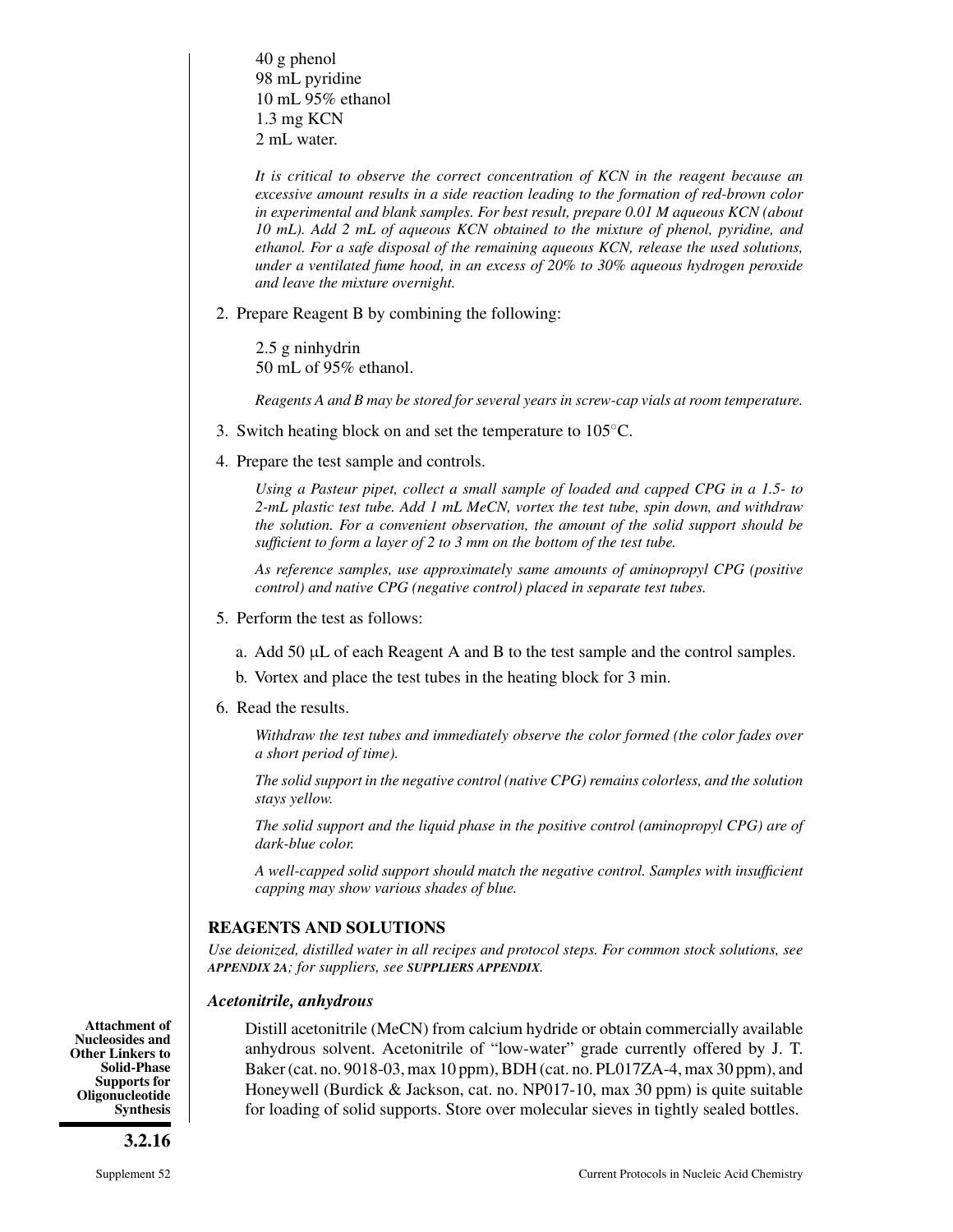# *Controlled-pore glass (CPG)*

Native, aminopropyl, and long chain alkylamine CPG is commercially available from Biosearch, Integrated DNA Technologies, Millipore, and Prime Synthesis in a variety of pore and particle sizes and sieved into three sets of particle sizes: 80 to 120 mesh (125 to 177 μm), 120 to 200 mesh (74 to 125 μm), and 200 to 400 mesh (37 to 74 μm); the two largest size ranges are the most suitable for oligonucleotide synthesis. The material can be stored safely at room temperature for  $>$  5 years.

The same manufacturers also supply all nucleoside CPG with the standard and the base-labile protecting groups. Most recently, nucleosidic CPG is being replaced with universal CPG, various versions of which are available from AM Chemicals ChemGenes, Glen Research, and Metkinen. Finally, a wide variety of standard loaded CPG and solid supports for special applications is available from Glen Research.

# *Detritylation reagent*

Trifluoroacetic acid (TFA) in anhydrous dichloromethane (3%, v/v) is recommended as an all-purpose acidic solution for determination of DMT groups bound to solid supports. Dichloroacetic acid  $(3\% \text{ v/v})$  or trichloroacetic acid  $(2\%, \text{w/v})$  in dichloromethane or 1,2-dichloroethane may be used for most determinations, but lack general applicability. Store indefinitely at room temperature.

CAUTION: *The use of dichloromethane of grades lower than anhydrous may lead to underestimated readings due to the quenching of trityl cations by water. The use of anhydrous dichloromethane is strongly recommended.*

CAUTION: *Solution of TFA should not be used as a detritylation reagent in oligonucleotide synthesis where 3% (v/v) dichloroacetic acid or 2% (w/v) trichloroacetic acid in dichloromethane (sometimes referred to as "deblock" reagent) are recommended.*

CAUTION: *Many older references suggest the use of perchloric acid solutions to dilute the trityl colors. Such a strong acid is not required, and for safety reasons, perchloric acid solutions should not be used. The same detritylation reagent used on the DNA synthesizers can be used to dilute the colors for measurement.*

# *Diisopropylethylamine (DIEA), anhydrous*

Purchase as the 99.5% redistilled grade (Aldrich), and keep anhydrous by storage over type 4 Å molecular sieves. Store in septum-sealed bottles for 1 year at room temperature, protected from light.

## *Dimethoxytrityl chloride stock solution, 0.25 M*

Dissolve 847 mg (2.5 mmol) 4,4'-dimethoxytrityl chloride in 10 mL dichloromethane. Store in a sealed glass vial up to 3 to 4 weeks at room temperature.

# *N-protected 5***-** *-O-DMT nucleosides*

If the objective is the preparation of nucleosidic solid supports, purchase 5'-O-dimethoxytrityl nucleosides with a free 3'-OH or, for ribonucleosides, free 2'- and 3'-OH groups (ChemGenes, Chem-Impex, Rasayan, or Sigma). *N*<sup>6</sup>-benzoyl-5'-O-dimethoxytrityl-2'-deoxyadenosine,  $N^4$ -benzoyl-5' -*O*-dimethoxytrityl-2- deoxycytidine,  $N^2$ -isobutyryl-5'-O-dimethoxytrityl-2'-deoxyguanosine, and 5- -*O*-dimethoxytritylthymidine are the most commonly used standard nucleosides and are compatible with the protocols described in this unit. Store up to 5 years at  $-20^\circ$ C.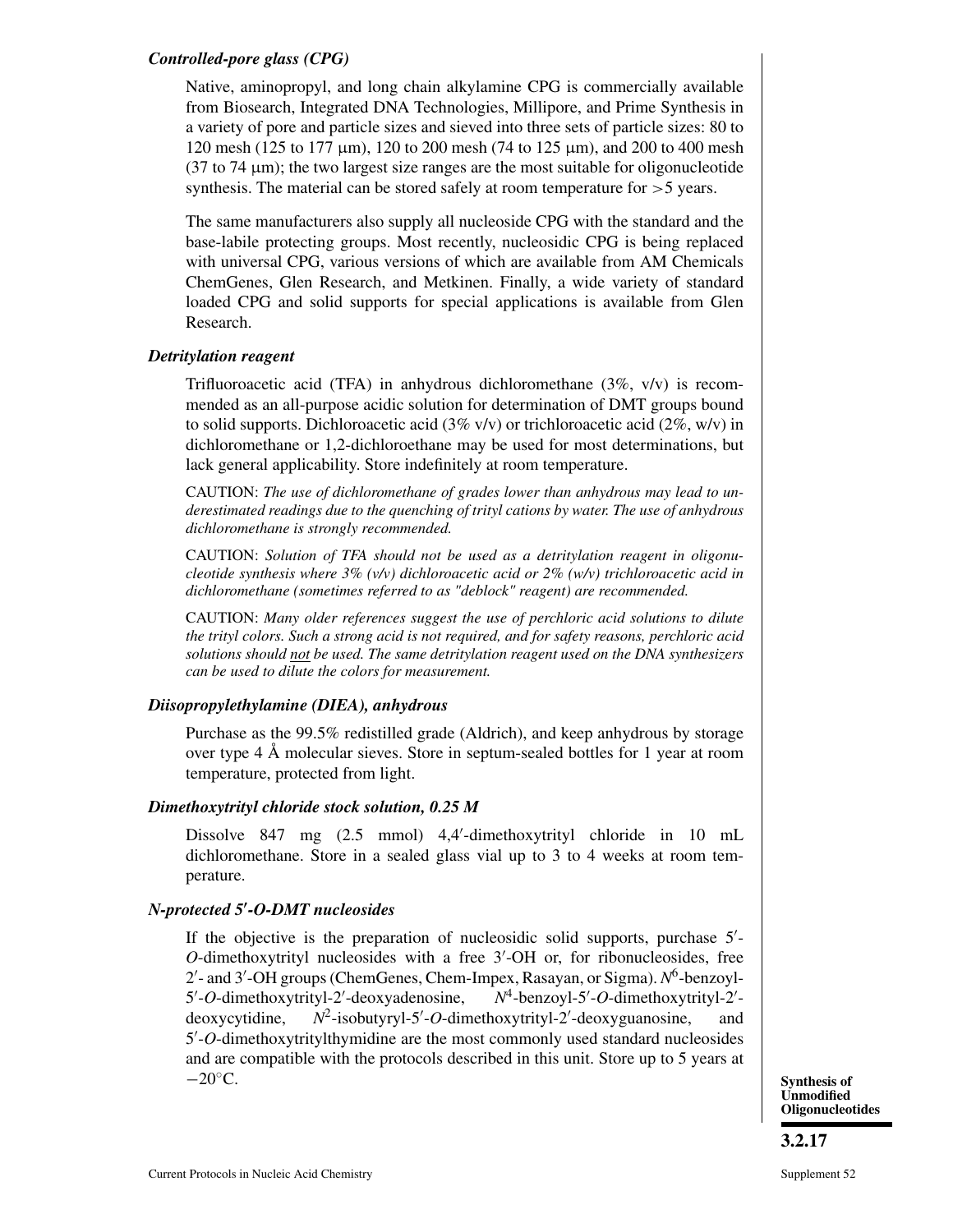## *Pyridine, anhydrous*

Prepare by distillation from calcium hydride, and keep anhydrous by storage over type 4 Å molecular sieves in tightly sealed bottles. Store up to 1 year at room temperature.

*Alternatively, anhydrous pyridine may be purchased ready to use in Sure/Seal bottles (Aldrich). Pyridine graded "low water" (Honeywell) is acceptable.*

#### *Tetrabutylammonium perchlorate stock solution, 0.25 M*

Dissolve 854 mg (2.5 mmol) tetrabutylammonium perchlorate (Sigma) in 0.3 mL 2,6-lutidine and 9.7 mL dichloromethane. Store in a sealed glass vial up to 3 to 4 weeks at room temperature.

# **COMMENTARY**

## **Background Information**

The surface of CPG presents only silanol functions that are not useful for the direct attachment of linkers or phosphoramidite building blocks required to serve as anchoring points for oligonucleotide chain assembly. The most user-friendly and widely accepted approach for derivatization of the surface of CPG **1** is shown in Fig. 3.2.1 and consists in the treatment of silanol surface with 3-(triethoxysilyl)-1-propanamine **2**, which derivatizes the surface with primary aliphatic amino groups. The obtained aminopropyl CPG **3** can be conveniently used for the attachment of linkers or for further conversion to LCAA CPG. As follows from its name, macroporous aminomethyl polystyrene for oligonucleotide synthesis already bears amino groups on the surface and hence does not require any additional treatment before the attachment of linkers.

The first building block is often attached to the solid phase via an additional linker arm. The succinic acid linker was one of the earliest linkages used to immobilize nucleosides to insoluble supports (Ogilvie and Kroeker, 1971; Yip and Tsou, 1971), and it has remained widely used since. Although a variety of different linkages have been developed for specialized applications, routine oligonucleotide synthesis has been well served by the succinyl linker. Succinic anhydride **5a** (Fig. 3.2.2) is an inexpensive starting material that does not require any additional activation to be reacted with alcohols. The reaction of succinic anhydride **5a** with an alcohol **4** results in the homosuccinate ester **6a** bearing the terminal carboxylic acid group, which makes protected nucleoside-3- -*O*-succinyl hemiester starting materials **7** and **8**, hemisuccinate of universal linker **9**, or any other hemisuccinate building blocks readily available. Yet, the succinate ester function is hydrolyzed or aminolyzed under moderately mild conditions with the rate of cleavage exceeding or matching that of the most widely used nucleic base protecting groups. This makes the succinyl arm suitable to fulfill the demands of routine synthesis of oligonucleotides with DNA and RNA backbones and their phosphorothioate analogs. Replacement of **5a** with diglycolic anhydride **5b** gives diglycolate hemiesters **6b** without any modifications to the synthetic protocol (Pon and Yu, 1997a).

Generally, a solid support of formula **12** may be obtained by two methods (methods A and B in Fig. 3.2.3). In the historically first method A, a hemisuccinate **6a** is prepared in solution and is coupled to aminopropyl- or LCAA CPG **3** to form the desired solid support **12a**. The alternative method B uses succinylation of aminopropyl or LCAA CPG with succinic anhydride to give the succinylated CPG **14a**. After capping with acetic anhydride, **14a** is treated with the linker **4** having a reactive hydroxy group in the presence of 1-ethyl-3-[3-(*N*,*N*dimethylamino)propyl]carbodiimide (DEC, EDAC, or EDC) to give **12a** (Damha et al., 1990; Pon et al., 1988; also see *UNIT 3.13*). It is important to understand that both methods have their advantages and their weak points. The disadvantage of method A is that it requires an additional synthetic step of preparation of a hemisuccinate **6a**, possibly complicated by its purification by a silica gel column chromatography. However, frequently used hemisuccinates can be prepared on large scale and kept in stock. Once **6a** is available, the coupling of it to the aminopropyl CPG 3 requires a very small excess of **6a** and allows a reasonably accurate control of the loading of the solid support **12a**. In contrast, method B does not require the preparation

**Attachment of Nucleosides and Other Linkers to Solid-Phase Supports for Oligonucleotide Synthesis**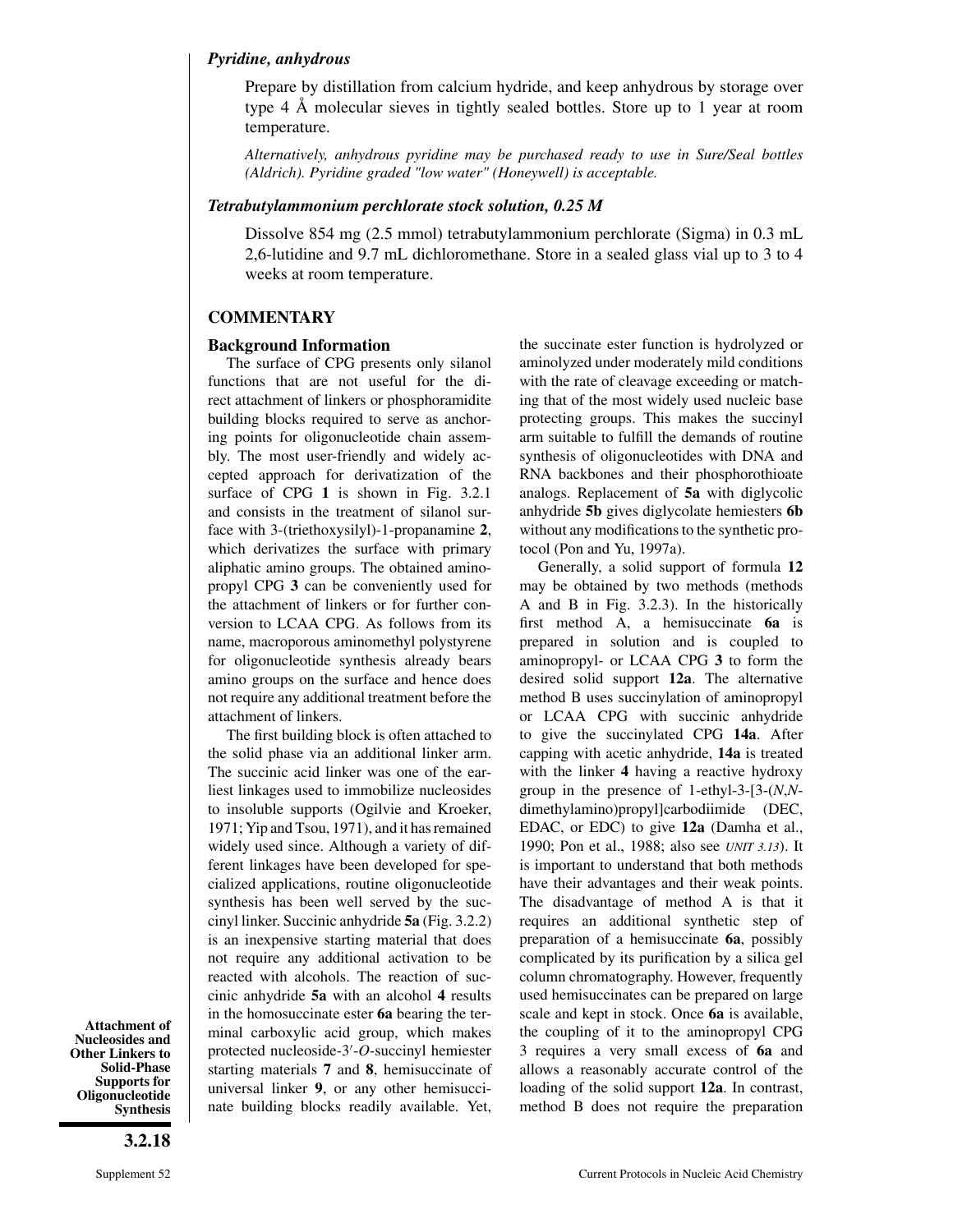of **6a**. However, a several-fold excess of the linker **4** is required for the successful coupling reaction with **14a**, the coupling itself takes longer unless the reaction is carried out in a microwave oven as described in *UNIT 3.13*, a more extensive in-process control is necessary to obtain the loading accurately falling in the desired range, and the consumption of organic solvents is several times greater.

When a solid support is prepared on a small scale for internal use, these advantages and disadvantages, perhaps, cancel each other so that it does not really matter which method to use. We recommend that those unfamiliar with preparation of solid supports test both methods to identify the one that best fits the specific requirements, work environment, and personal preferences. Method A is described in this unit while method B has been described in great detail in the past (Damha et al., 1990; Pon et al., 1988; also see *UNIT 3.13*).

When solid supports are prepared on a large scale, the choice of the method becomes more critical and more cost-dependent. In our experience, the most time-consuming, laborious, and expensive step in preparations on a large scale is washing the solid supports. To make this point clearer, let us consider some physical properties of the most frequently used CPG500 with the typical particle size of 120 to 200 mesh (75 to 125  $\mu$ m). Porosity (the ratio of a void volume to the bulk volume of material) and pore volume of bulk CPG500 are ∼85% and 1.2 to 1.3 mL/g, respectively. Bearing in mind that the density of solid  $SiO<sub>2</sub>$  is 2.2 g/mL, one deduces that the volume inside the pores accounts for about 40% of the total void volume. When a bulk of CPG is allowed to absorb that much of a nonviscous solvent, e.g., acetonitrile, the volume fraction of absorbed acetonitrile will equal the porosity, or ∼0.85 of the bulk volume. At the end of the process, the total volume of the bulk material will not change. At this point, the CPG will be tightly packed, so if one wanted to make the material reasonably mobile, for instance, to stir it on a sintered glass filter, one would need to add more solvent. A volume that allows convenient mixing on the filter would be ∼120% to 125% of the bulk volume of CPG. Once the mixing is finished, the solvent is filtered off. Importantly, the portion contained in the pores will not be removed readily by filtration. Additionally, some amount of the solvent will be retained in the bulk of the material by capillary forces so that a volume of the solvent equal to  $~\sim$ 50% of that of the bulk will remain in CPG unfiltered.

With these figures in hand, let us consider the scenario where the void volume of a bulk CPG is filled with acetonitrile containing a chemical in an amount of 1 arbitrary unit. The objective is to reduce the contents of the chemical to  $< 0.01\%$  of the initial amount by the successive filtration and washing with a fresh solvent. The initial filtration will remove  $0.5/0.85 \approx 59\%$  of the chemical. A fresh solvent (125% of the bulk volume) is then added; the mixture is stirred and filtered again. A simple calculation shows that a total of five additions of a fresh solvent and six filtrations are required to meet the specs at the expense of 6.25 vol of a solvent. Adding ∼1.5 vol of a solvent to carry out a reaction with CPG, one deduces that one chemical step consumes at least 7.75 vol of solvents per vol of CPG or 24.2 L per kg of CPG. The lesson from these figures is that, on a large scale, the most advantageous and economical method is the one with the least number of synthetic steps conducted on solid phase. In the specific case considered here, we recommend the use of method A, where only two steps, amination and loading, are carried out on solid phase.

The use of method A requires an efficient coupling of hemisuccinates **6a** and **6b** to the support-bound amino groups. Under mild conditions, the coupling reaction of an amine (i.e., aminopropyl CPG) to the carboxylic group occurs only after conversion of the carboxylic group to its activated derivatives. Of these, an acid chloride (Ogilvie and Kroeker, 1971; Sharma et al., 1992) and a symmetrical anhydride (Gait et al., 1980) have been reported. Esters activated by coupling to acidic phenols, namely pentachlorophenyl (Miyoshi et al., 1980), *p*-nitrophenyl (Koster et al., 1983), or pentafluorophenyl derivatives (Efimov et al., 1993) have been widely used. These intermediates, however, require an additional coupling step to prepare, are hydrolytically labile, and the support derivatization reactions are slow. A carbodiimide method using dicyclohexylcarbodiimide (DCC; Chow et al., 1981; Matteucci and Caruthers, 1981; Montserrat et al., 1993) or, more conveniently, DEC (Pon et al., 1988), has also been popular.

More recently, improved coupling methods have been described using an oxidationreduction coupling reagent combination, triphenylphosphine and -dithiobis(5 nitropyridine). Under these conditions and at the expense of a large excess of nucleoside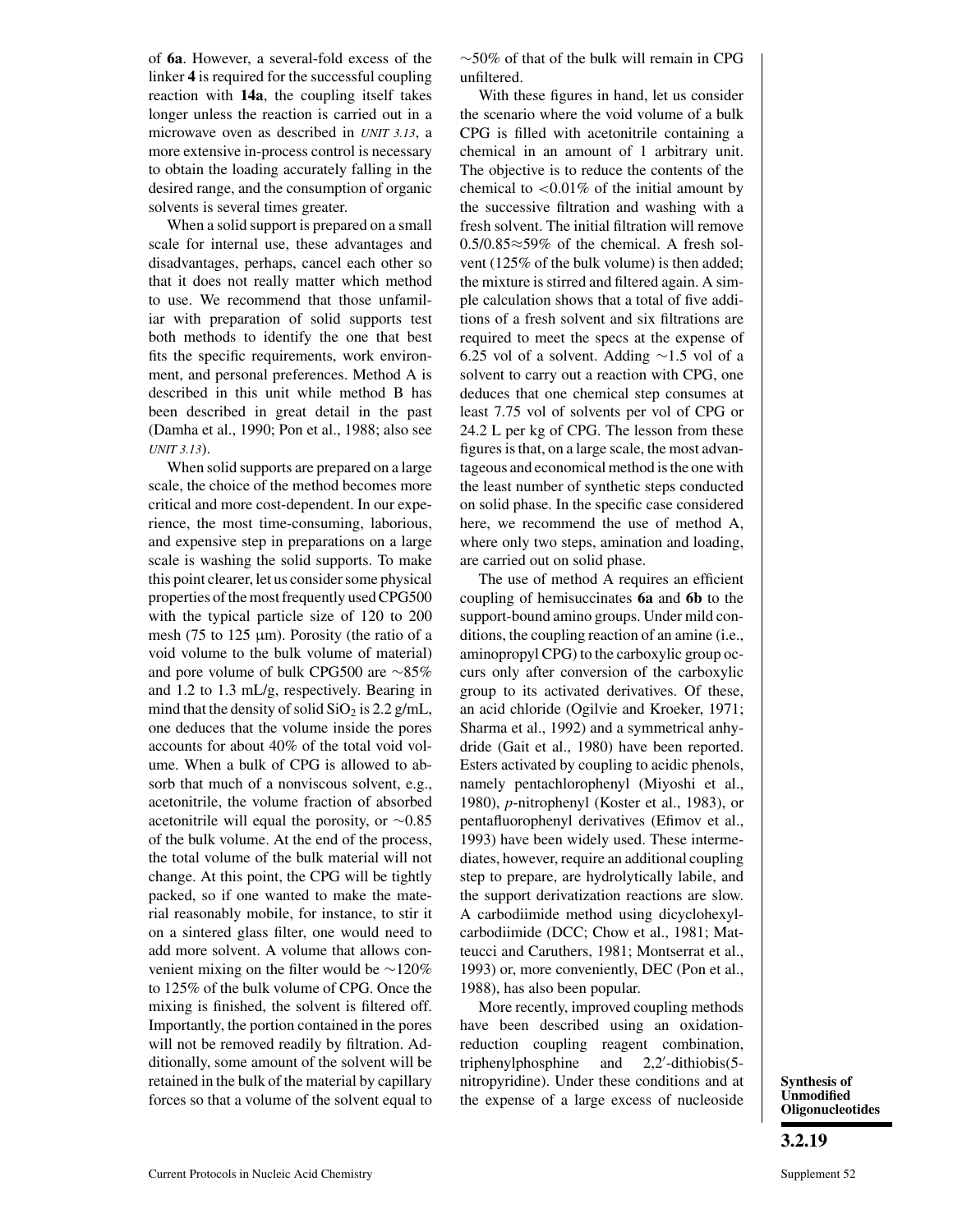hemisuccinates, the coupling time was reduced to between 2 and 30 min (Gupta et al., 1995; Kumar et al., 1996). Use of diisopropylcarbodiimide and hydroxybenzotriazole (Bhongle and Tang, 1995) or DCC and 3,4-dihydro-3-hydroxy-4-oxo-1,2,3 benzotriazine (Walsh et al., 1997) allows satisfactory derivatization of aminopropyland LCAA-CPG supports. Extremely efficient derivatization is obtained by using a combination of uronium- or phosphonium-coupling reagents and DMAP. With a large excess of nucleoside succinates and coupling agents, the loading may be completed in only 4 sec (Pon and Yu, 1997b). The protocols in this unit describe a more conservative version of this method that uses TBTU (**13** in Fig. 3.2.3; Dourtoglou et al., 1984) as a coupling agent and allows a precise control of the loading.

Recently, the development of novel methods in molecular biology has created a great demand for large numbers of synthetic oligonucleotides, and a number of productivity enhancements have been implemented in oligonucleotide synthesis. Notably, new high-throughput DNA synthesizers operating in multi-well plate format have been developed. When four nucleosidic solid supports were used in multi-well plate format, each plate had to have its own, order-specific configuration of packing. This proved to be a time consuming and an error-prone step that could not be performed in advance. A significant increase in productivity has been achieved by using universal solid supports developed over the past 10 years. The protocols provided are well compatible with universal linkers of hexahydro-5,6-dihydroxy-4,7 epoxy-1*H*-isoindole-1,3(2H)-dione family (**9** in Fig. 3.2.2; Guzaev and Manoharan, 2003; Kumar et al., 2006; Ravikumar et al., 2008).

#### **Critical Parameters and Troubleshooting**

#### *Handling of the support*

CPG-based solid supports are rigid and mechanically fragile. They must be handled carefully to prevent particle fracturing and the formation of fines because these small particles can plug filters or create higher back pressures in synthesis columns. It is imperative to avoid the use of magnetic stirrers when performing coupling reactions. However, mechanical overhead stirrers are quite suitable and are the preferred choice on a large scale. Orbital or wrist-action shakers are the preferred method for small scale preparations.

#### *Quality reagents and solvents*

Lower-than-expected support loadings are obtained if the coupling reagents (TBTU, HBTU, or similar) have been exposed to moisture contamination. These reagents should be kept at –20◦C for long-term storage and not opened until warmed to room temperature to prevent contamination from moisture condensation. A more common problem is the presence of moisture in the anhydrous reactions. Both pyridine and acetonitrile are quite hygroscopic, and storage over molecular sieves is strongly recommended. One of the main sources of water contamination is aminopropyl CPG, a relatively hygroscopic material whose extensive drying in vacuum at elevated temperature is strongly recommended. Although TBTU-activated carboxylic acids have a fairly high selectivity towards amino groups, excessive moisture will cause poor results.

#### *Characterization and quality control of solid supports*

Direct characterization of products attached to the surface of insoluble supports is very difficult, if not impossible. This is especially so with a rigid, nonswelling, inorganic support such as controlled-pore glass beads. Therefore, the success of loading reactions is usually determined indirectly by examining cleavage products. This can range from the comprehensive characterization of nucleoside or oligonucleotide products hydrolyzed from the support to the simple trityl analysis described in this unit. The 4,4'-dimethoxytrityl protecting group, commonly used to block the 5'-OH of nucleosides and hydroxy groups of other building blocks, provides a convenient and highly sensitive marker (Support Protocol 2). There is a 1:1 relationship between the amount of orange-colored dimethoxytrityl cation released and the amount of the linker attached, so the loading of any support can be easily determined by a colorimetric measurement. Because the trityl group is easily cleaved from the support by acids and it generates such a distinctive and easily quantitated species, it is much simpler and faster to perform a trityl analysis than an analysis of the attached linker.

The trityl results can be quite accurate and reproducible, as long as care is taken to avoid the following three possibilities. First, the trityl colors are most stable in the presence of excess acid. Therefore, dilutions should be performed by adding acidic deprotection reagent and not plain solvent. Second, the orange color is quenched by traces of protic solvents, such as water or alcohols. Thus, glassware and

**Attachment of Nucleosides and Other Linkers to Solid-Phase Supports for Oligonucleotide Synthesis**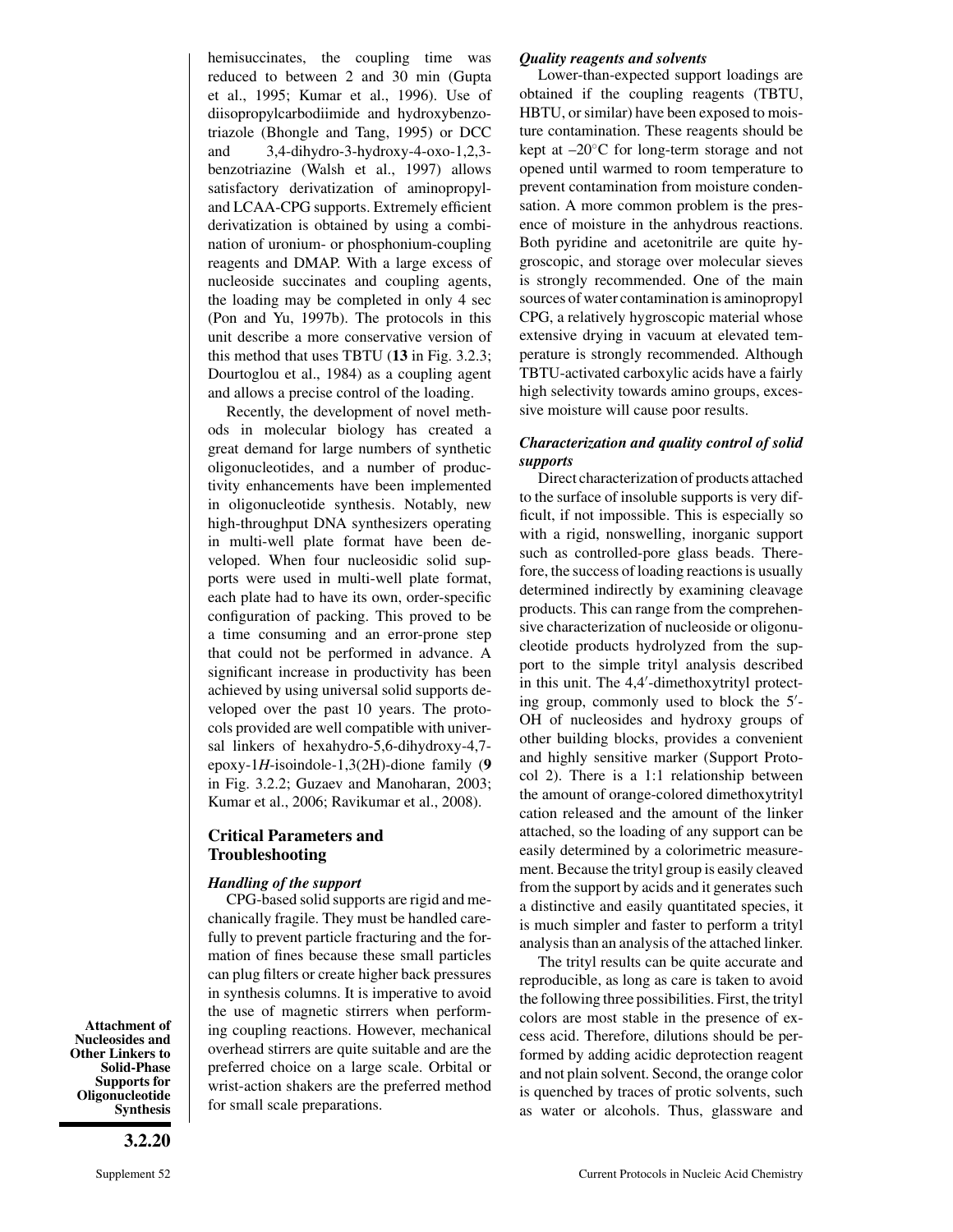cuvettes should be clean and dry before use. Finally, the trityl assay does not distinguish between building blocks (or trityl groups) that are covalently and noncovalently bound. Thus, it is possible for supports that have not been adequately washed to give false trityl results. This is not usually a problem, because most unbound reagents are easily removed by an acetonitrile wash. Similarly to any other anionexchange matrix, in the absence of excess strong base, amino supports bind negatively charged hemisuccinates strongly enough to resist washing. To avoid artificially elevated results of DMT determination, the uncapped solid supports should be washed with 5% TEA in acetonitrile. The loading should also be tested again after acetylation of the surface amino groups (i.e., the capping step with acetic anhydride/NMI/ pyridine).

The number of functional groups on the surface of the support can also be determined by trityl analysis, if they can be derivatized with trityl groups. Amino and/or hydroxyl surface loadings are easily determined through the dimethoxytrityl derivatization procedure described in Support Protocol 2 (Reddy and Voelker, 1988).

Characterization of novel hemisuccinate building blocks should be carried out using  ${}^{1}$ H and  ${}^{13}$ C NMR spectroscopy plus combustion analysis or HR MS in combination with HPLC. If samples of authentic material are available, an identity test may be performed by HPLC or TLC. In-process control can be most easily performed by thin-layer chromatography (TLC). If the identity of the starting mono-DMT protected diols is well established (i.e., commercially available material), observation of the complete conversion of the starting material into a slower-moving product (hemiester) by TLC analysis, along with satisfactory trityl results from the derivatized support, are usually sufficient.

#### *Reagent concentration*

One of the most important factors in reactions involving solid-phase supports is the solution concentration, and the easiest way to improve results, without consuming excess reagents, is to increase the concentration of an activated linker by reducing the reaction volume. This method is limited, however, by the volume required to suspend the support. Typically, at least 4 mL of solution per gram of aminopropyl- or LCAA-CPG is the minimum required to maintain the solid supports in suspension, although the convenience of manipulation may require more solvent if the scale is small. Generally, the protocols described in this unit do not depend strongly on reagent concentration, and reasonable results can be obtained without careful measurement of solvent volume. Researchers should be aware, however, that excessive solvent will lower results through both dilution effects and increased moisture content (if solvents are not completely anhydrous).

#### *TBTU side reaction with amines*

Researchers should also be aware that *O*- (benzotriazol-1-yl)-*N*,*N*,*N'*,*N'*-tetramethyluronium tetrafluoroborate (TBTU coupling reagent, **13**), originally developed for peptide synthesis (Knorr et al., 1989), can form a Schiff base with amino groups (Gausepohl et al., 1992; Story and Aldrich, 1994). Therefore, the pre-activation of the carboxylic acid with the coupling agent followed by the addition of the activated mixture to the amine is the preferred method of carrying out the coupling reaction. In no event should the coupling reagent be added to aminopropyl or LCAA-CPG in the absence of the carboxylic acid component of the coupling reaction (which normally, and very rapidly, reacts preferentially with TBTU). Thus, an excess of only 0.05 eq of TBTU over the succinate is used in Basic Protocol 3 and the Alternate Protocol to compensate for potential hydrolysis of the activated species by contaminating water. The use of a larger excess of TBTU in this reaction is neither necessary nor desirable because it results in conversion of surface amino groups to unreactive Schiff bases.

Another danger associated with TBTU stems from its ability to remove DMTprotecting group in the absence of base (Ramasamy and Averett, 1999). Although detritylation by TBTU is a rather slow process under anhydrous conditions, the coupling agent should always be added to solutions of DMT-protected succinates only in the presence of *N*,*N*-diisopropylethylamine.

#### *Capping of unreacted amino groups on the support*

An essential part of each preparation of the solid supports is the blocking (capping) of unreacted functional groups on the surface of the support. These unreacted groups are present because the amount of linkers attached is necessarily less than the total capacity of the support. In particular, it is very important to cap off any unreacted amino groups by acetylation with acetic anhydride. Otherwise, they will react with the phosphoramidite reagents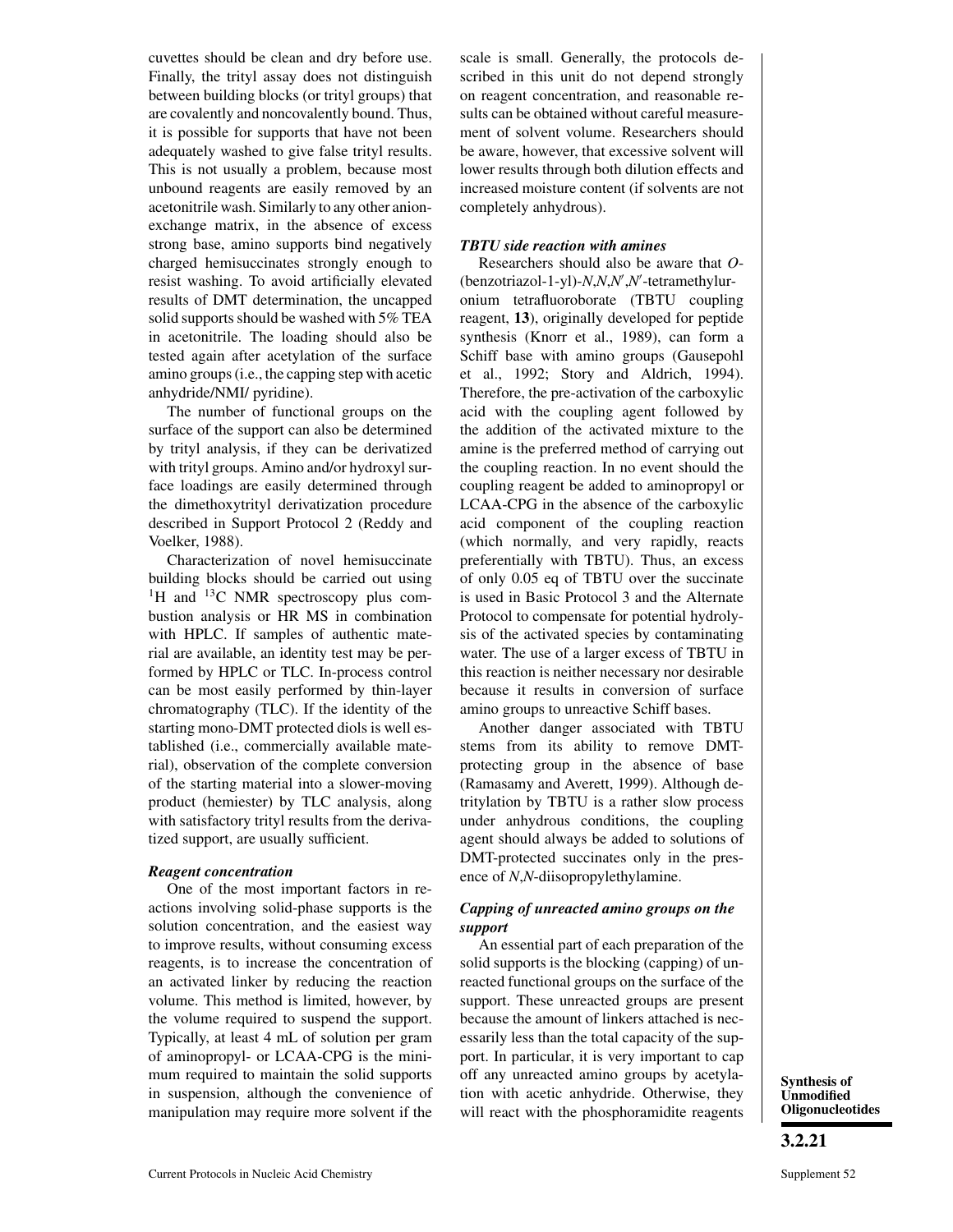delivered during subsequent oligonucleotide synthesis cycles to produce unwanted oligonucleotide fragments with a 3'-deletion (i.e., the terminal nucleoside will be missing). These deletion fragments will be attached to the solid support via a 3'-phosphoramidate linkage and can be released from the support by either acidic hydrolysis (cleavage of the phosphoramidate bond) or prolonged ammonium hydroxide hydrolysis (cleavage of the silyl bonds joining the linker arm to the CPG surface). Although the standard cleavage and deprotection conditions (conc. aqueous ammonium hydroxide, 8 hr,  $60°$  to  $70°$ C) do not release significant amounts of these 3'-deletion products, they still reduce coupling yields and oligonucleotide quality by steric hindrance and competition for reagents. The effectiveness of the support capping is best verified by Kaiser test employing a reaction of ninhydrin **14** with primary amino groups (Kaiser, 1970, Fig. 3.2.4). On the other hand, the prolonged capping reduces the loading of solid supports, probably as a result of transamidation reaction. A careful process control normally allows one to complete the capping reaction without compromising the loading.

#### **Anticipated Results**

The protocols in this unit provide specific step-by-step instructions for conversion of 5'-O-(4,4'-dimethoxytrityl)- and baseprotected nucleosides and other mono-*O*- (4,4'-dimethoxytrityl)-protected diols to their hemisuccinate esters and their coupling to CPG supports bearing aminopropyl or long chain aminoalkyl groups and to macroporous aminomethyl polystyrene (method A in Fig. 3.2.3). Additional guidelines are provided for selecting a coupling protocol and performing in-process control. The procedures described can be conducted virtually in any industrial or academic chemical laboratory. Basic training in synthetic organic chemistry should be sufficient for the proper execution of all protocols.

The protocols work for the authors on scales from grams to multi-kilogram. We certainly hope that they will work for the readers of this unit as well. Researchers with no prior experience in preparation of solid supports for oligonucleotide synthesis should be able to synthesize their first solid support without any setbacks. Those with a limited experience might find the procedures helpful for improving the accuracy of loading, batch-to-batch reproducibility, or throughput of operations.

Any questions, comments, or suggestions from readers will be welcome and appreciated.

#### **Time Considerations**

The protocols in this unit describe the attachment of DMT-protected diols **4** via the succinyl linker arm and provide several procedures, some of which are optimized for minimal labor while the others provide the shortest turn-around time. In all scenarios, the most time-consuming step is the preparation of a hemisuccinate ester of a mono-DMT-protected diol, 6a, (base-protected 5'-O-DMT nucleoside **7**, universal linker **9**, or any other). Carrying out this step requires from 1 day to 1 week depending on the protocol and on the steric hindrance around the reactive hydroxy group of a mono-DMT-protected diol.

With good planning, aminopropyl CPG requires a minimum of 24 hr for its preparation on small scale  $\left($  < 100 g). The shelf life for this material is unlimited. In order to avoid a lastday rush, it is advisable to maintain a stock of aminopropyl CPG of various pore sizes for the future use.

Once the hemisuccinate and the aminopropyl CPG are available, the preparation of a small amount of the loaded CPG in its finished, ready for the use in oligonucleotide synthesis form by experienced hands and at the expense of larger excess of the hemisuccinate may be carried out in about 4 hr (Alternate Protocol). With a more economical approach, a larger scale of the preparation, or a more relaxed schedule, the same procedure will require 1.5 to 2 days (Basic Protocol 3).

#### **Literature Cited**

- Bhongle, N.N. and Tang, J.Y. 1995. A convenient and practical method for derivatization of solid supports for nucleic acid synthesis. *Synth. Commun.* 25:3671-3679.
- Chow, F., Kempe, T., and Palm, G. 1981. Synthesis of oligodeoxyribonucleotides on silica gel support. *Nucleic Acids Res.* 12:2807-2817.
- Damha, M.J., Giannaris, P.A., and Zabarylo, S.V. 1990. An improved procedure for derivatization of controlled pore glass beads for solid-phase oligonucleotide synthesis. *Nucleic Acids Res.* 18:3813-3821.
- Dourtoglou, V., Gross, B., Lambropoulou, V., and Zioudrou, C. 1984. *O*-Benzotriazolyl-N,N,N',N'-tetramethyluronium hexafluorophosphate as a coupling reagent for the synthesis of peptides of biological interest. *Synthesis* 7:572- 574.
- Efimov, V.A., Kalinkina, A.L., and Chakhmakhcheva, O.G. 1993. Dipentafluorophenyl carbonate—A reagent for the

**Attachment of Nucleosides and Other Linkers to Solid-Phase Supports for Oligonucleotide Synthesis**